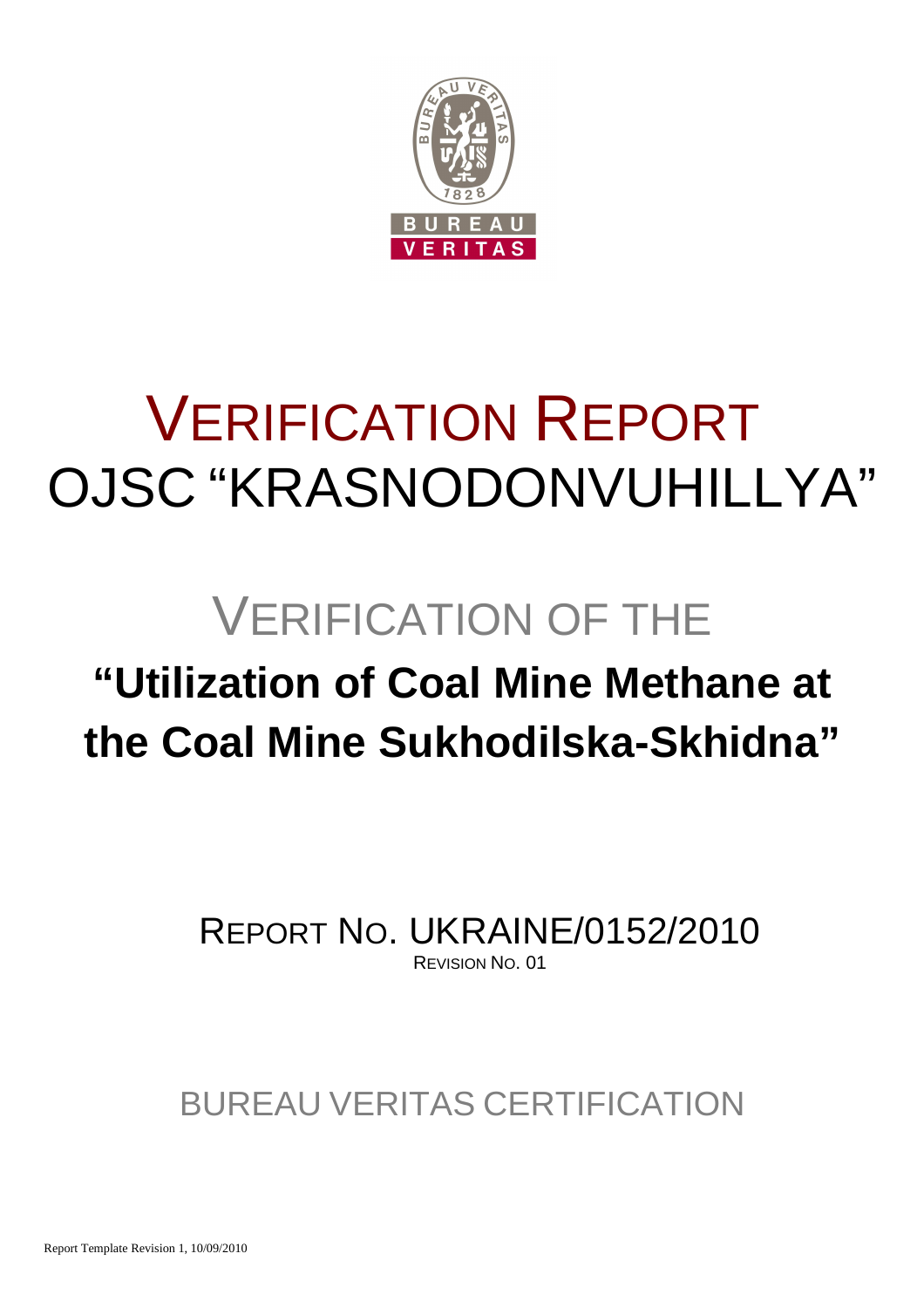VERIFICATION REPORT



| Date of first issue:<br>22/11/2010                                                                                                                                                                                                                                                                                                                                                                                                                                                                                                                                                                                                                            | Organizational unit:                |             | <b>Bureau Veritas Certification Holding SAS</b>   |  |
|---------------------------------------------------------------------------------------------------------------------------------------------------------------------------------------------------------------------------------------------------------------------------------------------------------------------------------------------------------------------------------------------------------------------------------------------------------------------------------------------------------------------------------------------------------------------------------------------------------------------------------------------------------------|-------------------------------------|-------------|---------------------------------------------------|--|
| Client:<br>OJSC "KRASNODONVUHILLYA"                                                                                                                                                                                                                                                                                                                                                                                                                                                                                                                                                                                                                           | Client ref.:<br>Aleksandr Potapenko |             |                                                   |  |
| Summary:                                                                                                                                                                                                                                                                                                                                                                                                                                                                                                                                                                                                                                                      |                                     |             |                                                   |  |
| Bureau Veritas Certification has made the 3rd periodic verification of "Utilization of Coal Mine Methane at the<br>Coal Mine Sukhodilska-Skhidna"project of OJSC "Krasnodonvuhillya" located in Sukhodilsk town of the<br>Luhansk Region of Ukraine, on the basis of UNFCCC criteria for the JI, as well as criteria given to provide for<br>consistent project operations, monitoring and reporting. UNFCCC criteria refer to Article 6 of the Kyoto<br>Protocol, the JI rules and modalities and the subsequent decisions by the JI Supervisory Committee, as well as<br>the host country criteria.                                                         |                                     |             |                                                   |  |
| The verification scope is defined as a periodic independent review and ex post determination by the Accredited<br>Entity of the monitored reductions in GHG emissions during defined verification period, and consisted of the<br>following three phases: i) desk review of the project design and the baseline and monitoring plan; ii) follow-up<br>interviews with project stakeholders; iii) resolution of outstanding issues and the issuance of the final<br>verification report and opinion. The overall verification, from Contract Review to Verification Report & Opinion,<br>was conducted using Bureau Veritas Certification internal procedures. |                                     |             |                                                   |  |
| The first output of the verification process is a list of Clarification, Corrective Actions Requests, Forward<br>Actions Requests (CL, CAR and FAR), presented in Appendix A.                                                                                                                                                                                                                                                                                                                                                                                                                                                                                 |                                     |             |                                                   |  |
| In summary, Bureau Veritas Certification confirms that the project is implemented as planned and described in<br>approved project design documents. Installed equipment being essential for generating emission reduction<br>runs reliably and is calibrated appropriately. The monitoring system is in place and the project is ready to<br>generate GHG emission reductions. The GHG emission reduction is calculated without material<br>misstatements, and the ERUs issued totalize 33034 tons of CO2eq for the monitoring period.                                                                                                                        |                                     |             |                                                   |  |
| Our opinion relates to the project's GHG emissions and resulting GHG emission reductions reported and<br>related to the approved project baseline and monitoring, and its associated documents.                                                                                                                                                                                                                                                                                                                                                                                                                                                               |                                     |             |                                                   |  |
| Report No.:<br>Subject Group:<br>UKRAINE/0152/2010<br>JI                                                                                                                                                                                                                                                                                                                                                                                                                                                                                                                                                                                                      |                                     |             |                                                   |  |
| Project title:                                                                                                                                                                                                                                                                                                                                                                                                                                                                                                                                                                                                                                                |                                     |             |                                                   |  |
| "Utilization of Coal Mine Methane at the Coal Mine<br>Sukhodilska-Skhidna".                                                                                                                                                                                                                                                                                                                                                                                                                                                                                                                                                                                   |                                     |             |                                                   |  |
| Work carried out by:<br>Igor Antipko - Team Leader, Verifier, Technical<br>Specialist<br>Rostislav Topchiy - Team Member, Verifier<br>Svitlana Gariyenchyk - Team Member, Verifier                                                                                                                                                                                                                                                                                                                                                                                                                                                                            |                                     |             |                                                   |  |
| Work reviewed by:<br>Ivan Sokolov - Internal Technical Reviewer<br>Work approved by:                                                                                                                                                                                                                                                                                                                                                                                                                                                                                                                                                                          |                                     | $\boxtimes$ | No distribution without permission from the       |  |
| <b>Flavio Gomes - Operational Manager</b><br>Date of this revision:<br>Rev. No.:<br>24/11/2010<br>01<br>33                                                                                                                                                                                                                                                                                                                                                                                                                                                                                                                                                    | Number of pages:                    |             | Limited distribution<br>Unrestricted distribution |  |
|                                                                                                                                                                                                                                                                                                                                                                                                                                                                                                                                                                                                                                                               |                                     |             |                                                   |  |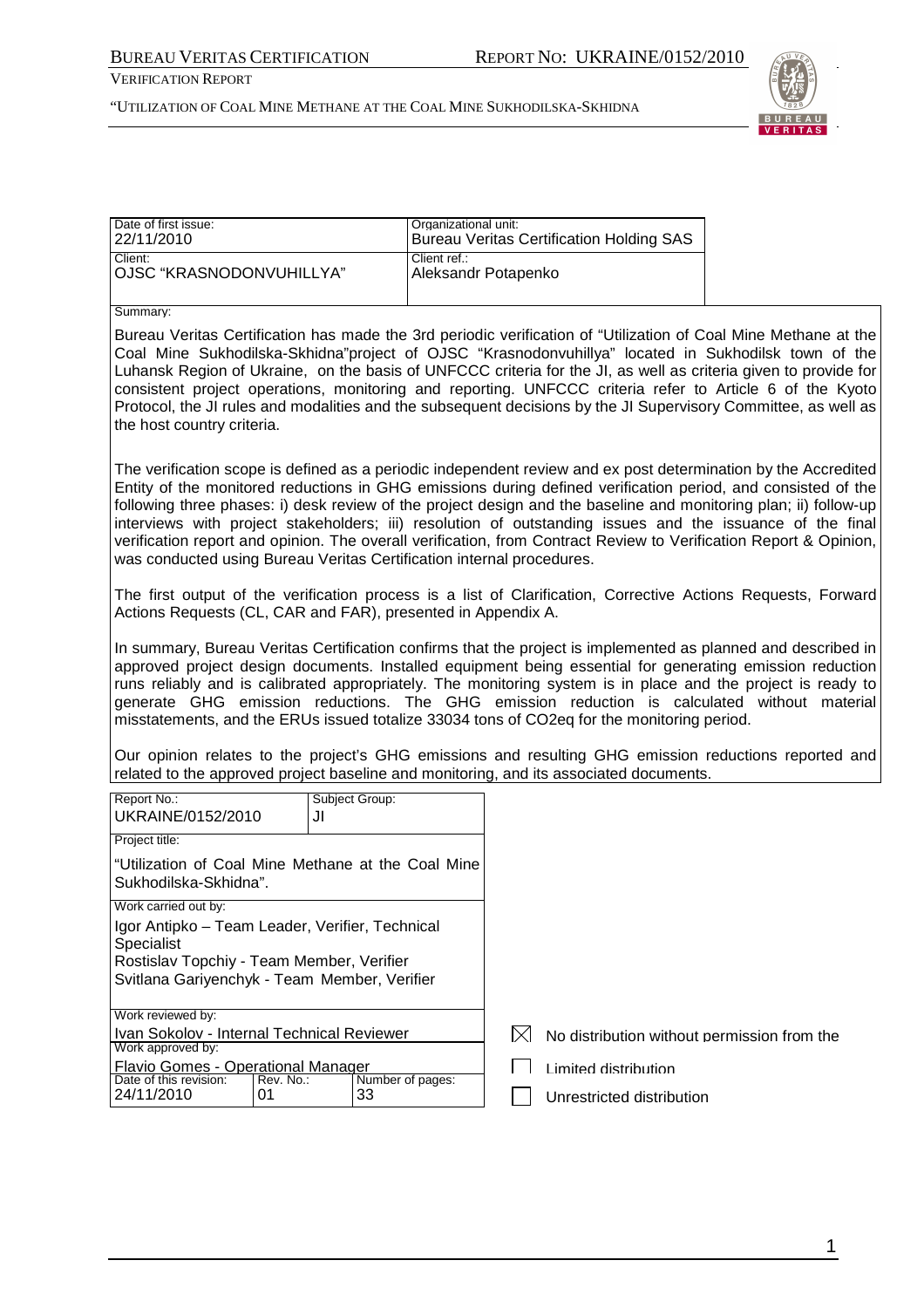"UTILIZATION OF COAL MINE METHANE AT THE COAL MINE SUKHODILSKA-SKHIDNA



# **Table of Contents Page 2016** 1 INTRODUCTION ............................................................................................3 1.1 OBJECTIVE....................................................................................................3 1.2 SCOPE ...........................................................................................................3 1.3 VERIFICATION TEAM....................................................................................3 2 METHODOLOGY............................................................................................4 2.1 REVIEW OF DOCUMENTS............................................................................4 2.2 FOLLOW-UP INTERVIEWS ...........................................................................5 2.3 RESOLUTION OF CLARIFICATION, CORRECTIVE AND FORWARD ACTION REQUESTS......................................................................................5 3 VERIFICATION CONCLUSIONS....................................................................6 3.1 PROJECT APPROVAL BY PARTIES INVOLVED (90-91) .............................6 3.2 PROJECT IMPLEMENTATION (92-93)..........................................................6 3.3 COMPLIANCE OF THE MONITORING PLAN WITH THE MONITORING METHODOLOGY (94-98).......................................................7 3.4 REVISION OF MONITORING PLAN (99-100)................................................8 3.5 DATA MANAGEMENT (101) ..........................................................................8 4 VERIFICATION OPINION...............................................................................9 5 REFERENCES .............................................................................................11 APPENDIX A: COMPANY PROJECT VERIFICATION PROTOCOL ........................16 APPENDIX B: VERIFIERS CV'S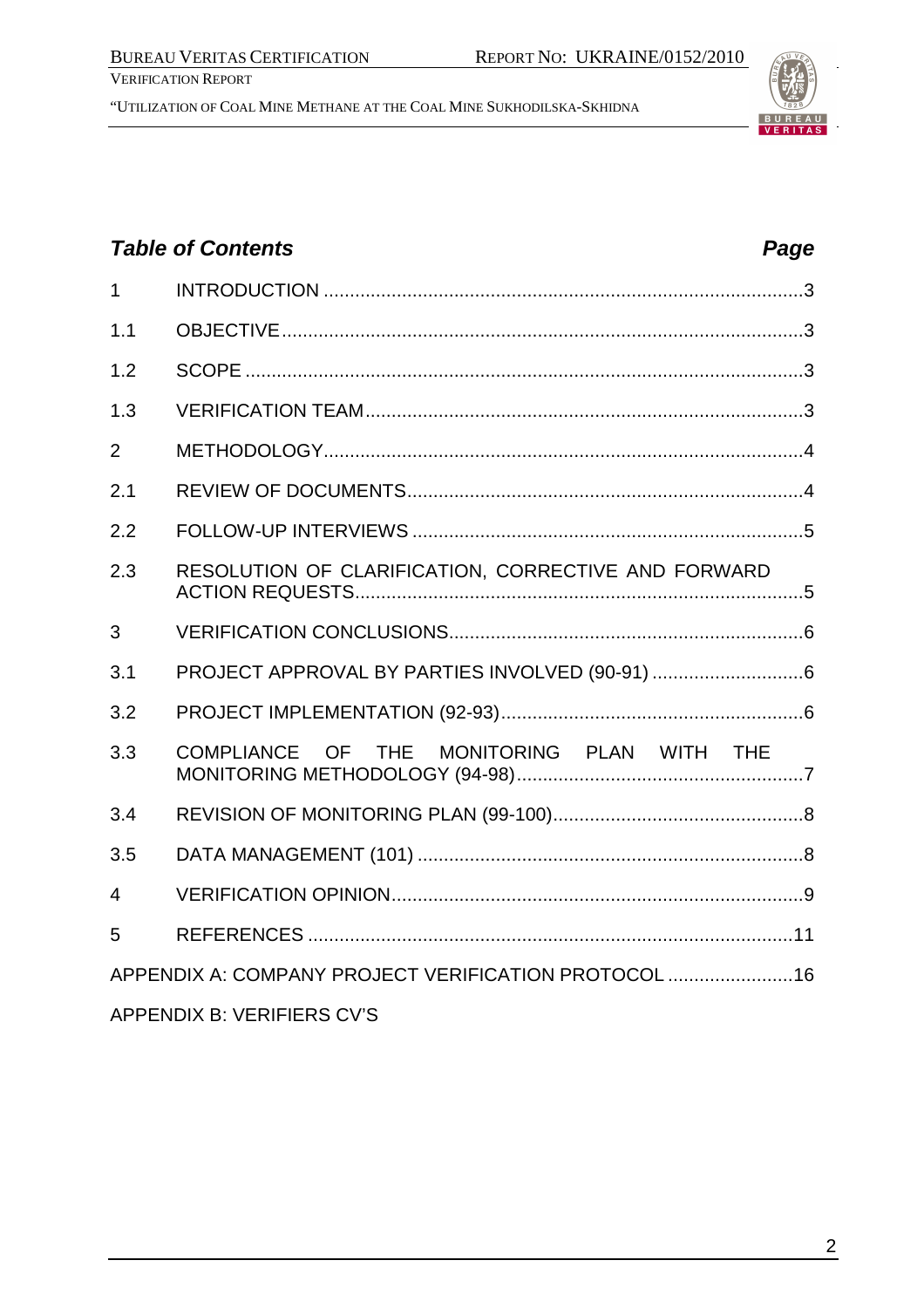"UTILIZATION OF COAL MINE METHANE AT THE COAL MINE SUKHODILSKA-SKHIDNA



# **1 INTRODUCTION**

OJSC "KRASNODONVUHILLYA" has commissioned Bureau Veritas Certification to verify the emissions reductions of its JI project the "Utilization of Coal Mine Methane at the Coal Mine Sukhodilska-Skhidna" (hereafter called "the project" in Sukhodilsk town of the Luhansk Region of Ukraine).

This report summarizes the findings of the verification of the project, performed on the basis of UNFCCC criteria, as well as criteria given to provide for consistent project operations, monitoring and reporting.

# **1.1 Objective**

Verification is the periodic independent review and ex post determination by the Accredited Independent Entity of the monitored reductions in GHG emissions during defined verification period.

The objective of verification can be divided in Initial Verification and Periodic Verification.

UNFCCC criteria refer to Article 6 of the Kyoto Protocol, the JI rules and modalities and the subsequent decisions by the JI Supervisory Committee, as well as the host country criteria.

# **1.2 Scope**

The verification scope is defined as an independent and objective review of the project design document, the project's baseline study and monitoring plan and other relevant documents. The information in these documents is reviewed against Kyoto Protocol requirements, UNFCCC rules and associated interpretations.

The verification is not meant to provide any consulting towards the Client. However, stated requests for clarifications and/or corrective actions may provide input for improvement of the project monitoring towards reductions in the GHG emissions.

# **1.3 Verification Team**

The verification team consists of the following personnel:

# Igor Antipko

Bureau Veritas Certification Team Leader, Climate Change Verifier Technical Specialist

Rostislav Topchiy Bureau Veritas Certification Team Member, Climate Change Verifier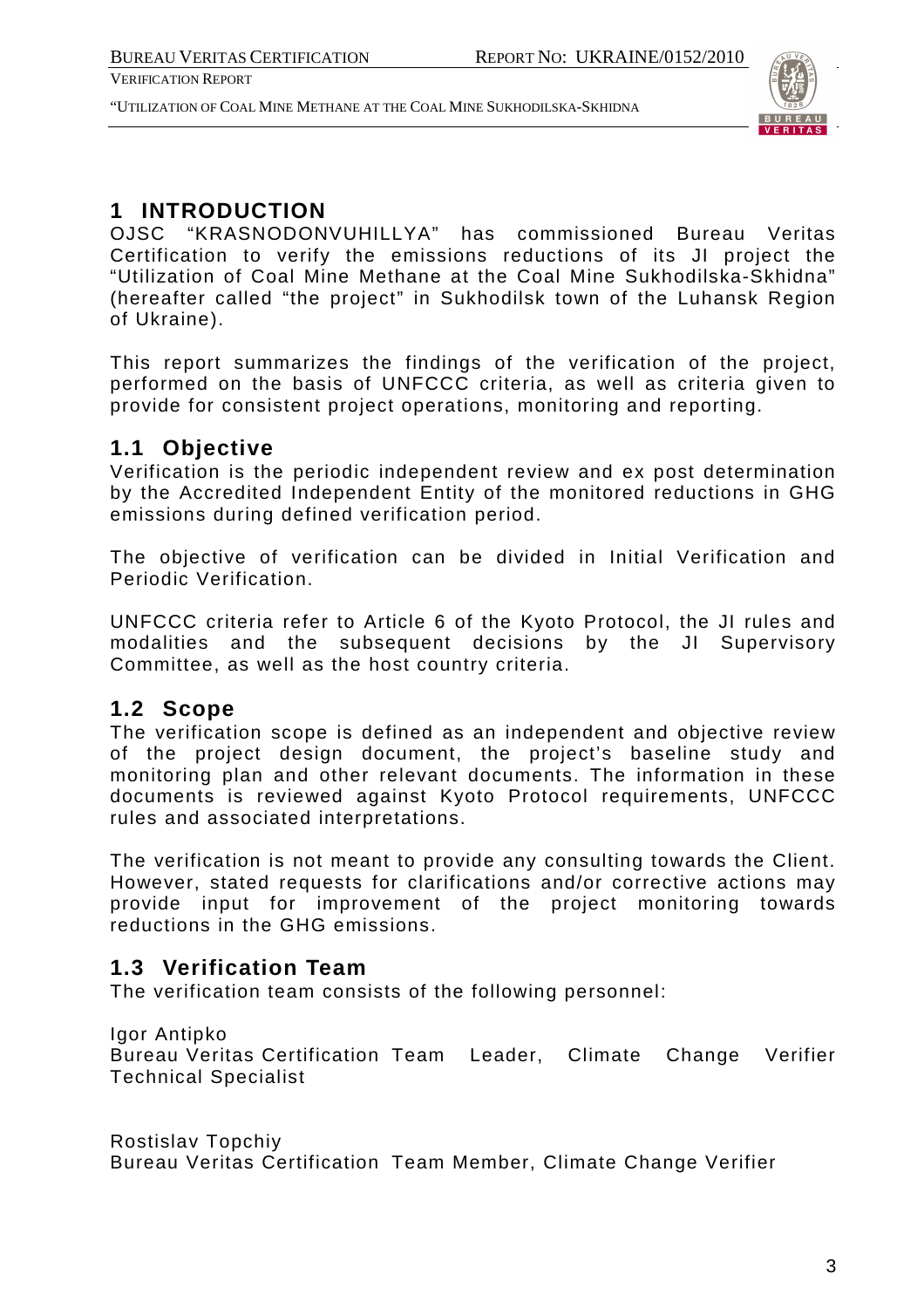"UTILIZATION OF COAL MINE METHANE AT THE COAL MINE SUKHODILSKA-SKHIDNA



# Svitlana Gariyenchyk Bureau Veritas Certification Team Member, Climate Change Verifier

This verification report was reviewed by:

Ivan Sokolov

Bureau Veritas Certification, Internal Technical Reviewer

# **2 METHODOLOGY**

The overall verification, from Contract Review to Verification Report & Opinion, was conducted using Bureau Veritas Certification internal procedures.

In order to ensure transparency, a verification protocol was customized for the project, according to the version 01.1 of the Joint Implementation Determination and Verification Manual, issued by the Joint Implementation Supervisory Committee at its 19 meeting on 04/12/2009. The protocol shows, in a transparent manner, criteria (requirements), means of verification and the results from verifying the identified criteria. The verification protocol serves the following purposes:

- It organizes, details and clarifies the requirements a JI project is expected to meet;
- It ensures a transparent verification process where the verifier will document how a particular requirement has been verified and the result of the verification.

The completed verification protocol is enclosed in Appendix A to this report.

# **2.1 Review of Documents**

The Monitoring Report (MR) "Utilization of Coal Mine Methane at the Coal Mine Sukhodilska-Skhidna"project version 1.1 dated 16/08/2010 submitted by Global Carbon B.V. and additional background documents related to the project design and baseline, i.e. country Law, and/or Guidance on criteria for baseline setting and monitoring, Host party criteria, Kyoto Protocol, Clarifications on Verification Requirements to be Checked by an Accredited Independent Entity were reviewed.

To address Bureau Veritas Certification corrective action and clarification requests, prior to and following the site-visit PPs revised the MR and resubmitted it as version 1.2 on 27/10/2010, which is considered final.

The verification findings presented in this report relate to the Monitoring Reports versions 1.1 and 1.2 and project as described in the determined PDD.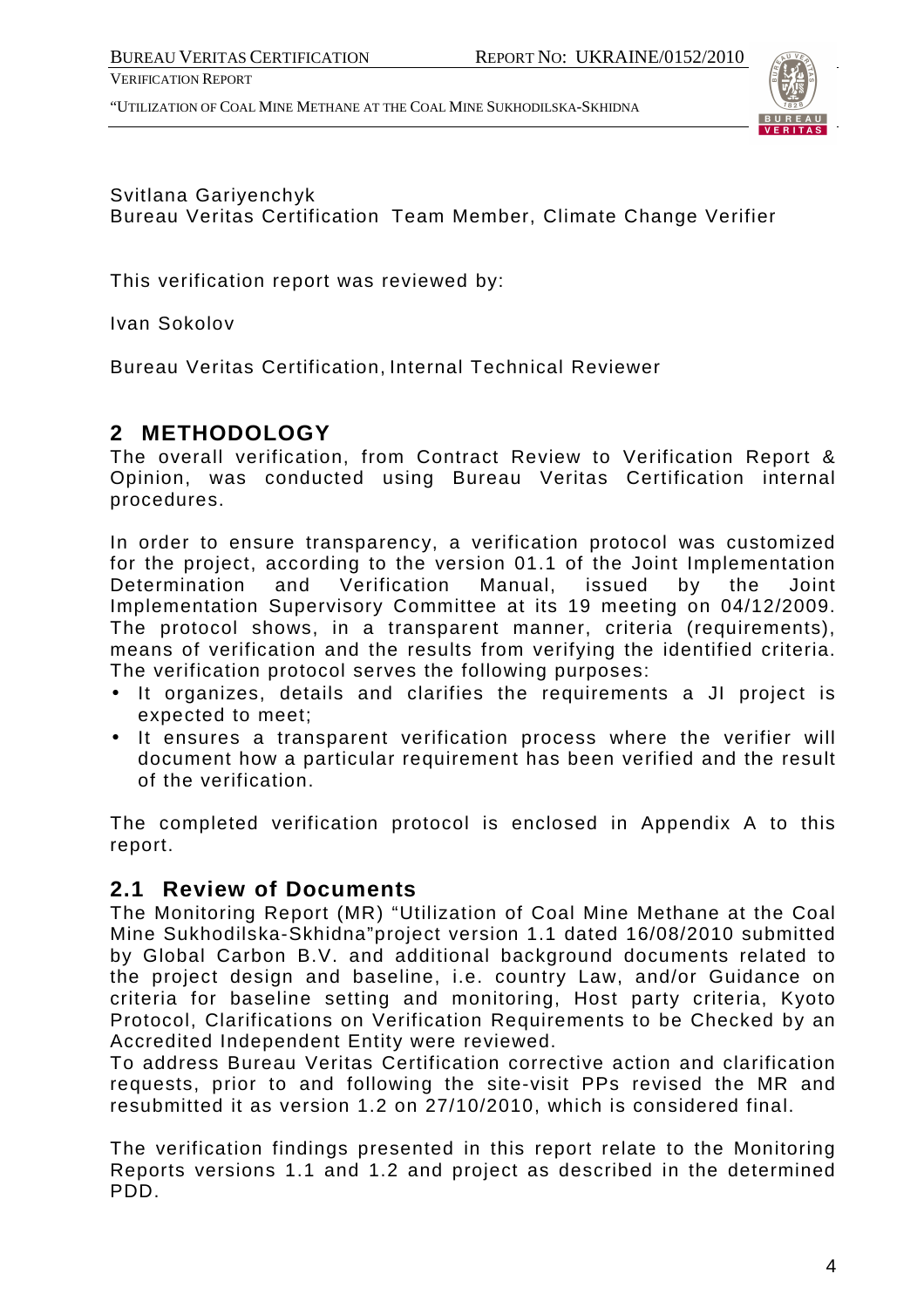"UTILIZATION OF COAL MINE METHANE AT THE COAL MINE SUKHODILSKA-SKHIDNA



# **2.2 Follow-up Interviews**

On 24 October 2010 Bureau Veritas Certification performed on-site interviews with project stakeholders to confirm selected information and to resolve issues identified in the document review. Representatives of Coal Mine Sukhodilska-Skhidna and Global Carbon B.V. were interviewed (see References). The main topics of the interviews are summarized in Table 1.

| Interviewed<br>organization                 | Interview topics                                                                                                                                                                                                                                                                                                                                                    |
|---------------------------------------------|---------------------------------------------------------------------------------------------------------------------------------------------------------------------------------------------------------------------------------------------------------------------------------------------------------------------------------------------------------------------|
| <b>Coal Mine</b><br>Sukhodilska-<br>Skhidna | Project implementation status<br>Organizational structure<br>Responsibilities and authorities<br>Personnel training<br>Quality management procedures and<br>technology<br>Records of equipment installation<br>Control of metering equipment<br>Metering record keeping system, database<br>Cross-check of the information provided in the<br>MR with other sources |
| Global Carbon B.V.                          | Baseline methodology<br>Monitoring plan<br>Monitoring report<br>Deviations from PDD                                                                                                                                                                                                                                                                                 |

# **Table 1 Interview topics**

# **2.3 Resolution of Clarification, Corrective and Forward Action Requests**

The objective of this phase of the verification is to raise the requests for corrective actions and clarification and any other outstanding issues that needed to be clarified for Bureau Veritas Certification positive conclusion on the GHG emission reduction calculation.

If the Verification Team, in assessing the monitoring reports and supporting documents, identifies issues that need to be corrected, clarified or improved with regard to the monitoring requirements, it should raise these issues and inform the project participants of these issues in the form of:

(a) Corrective action request (CAR), requesting the project participants to correct a mistake that is not in accordance with the monitoring plan;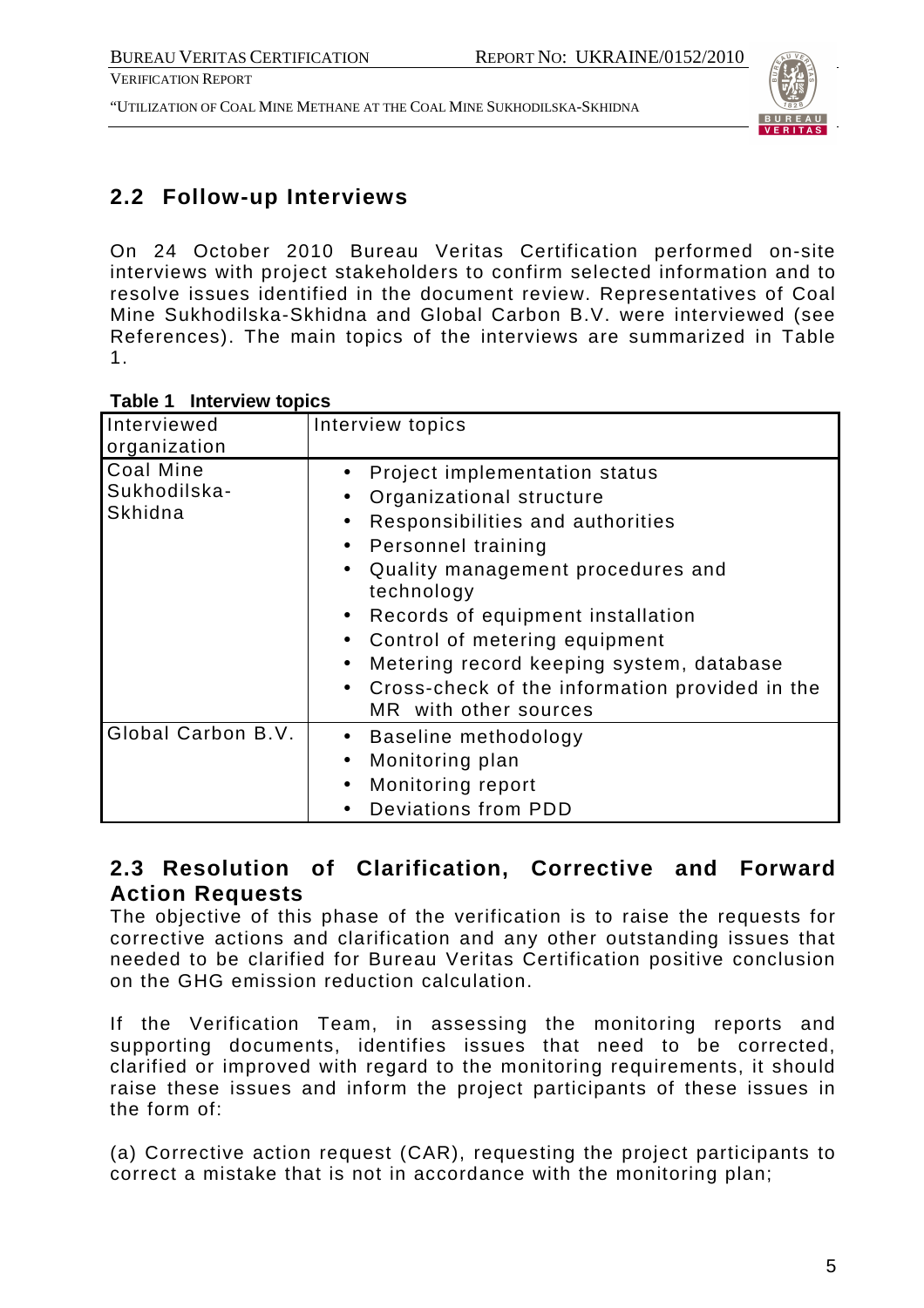"UTILIZATION OF COAL MINE METHANE AT THE COAL MINE SUKHODILSKA-SKHIDNA



(b) Clarification request (CL), requesting the project participants to provide additional information for the AIE to assess compliance with the monitoring plan;

(c) Forward action request (FAR), informing the project participants of an issue, relating to the monitoring that needs to be reviewed during the next verification period.

To guarantee the transparency of the verification process, the concerns raised are documented in more detail in the verification protocol in Appendix A.

# **3 VERIFICATION CONCLUSIONS**

In the following sections, the conclusions of the verification are stated.

The findings from the desk review of the original monitoring documents and the findings from interviews during the follow up visit are described in the Verification Protocol in Appendix A.

The Clarification, Corrective and Forward Action Requests are stated, where applicable, in the following sections and are further documented in the Verification Protocol in Appendix A. The verification of the Project resulted in 1 Corrective Action Requests, 6 Clarification Requests, and 4 Forward Action Requests.

# **3.1 Project approval by Parties involved (90-91)**

Written project approvals by the Netherlands and Ukraine have been issued by the DFPs of those Parties when submitting the first verification report for registration. (They are listed among Category 1 Documents in the Reference section of this report)

The abovementioned written approvals are unconditional.

# **3.2 Project implementation (92-93)**

It was assessed by Bureau Veritas verification team during the site visit that the project has been implemented in accordance with the PDD regarding which the determination has been deemed final.

The verification team got open access to all required plans, data, records, drawings and to all relevant facilities.

Project has been implemented as defined in the PDD version 4.9 dated 21 October 2008 and the implementation is evidenced by statements of work completion (see list of verified documents).

There are some delays in the project implementation compared to the schedule determined in the PDD version 4.9.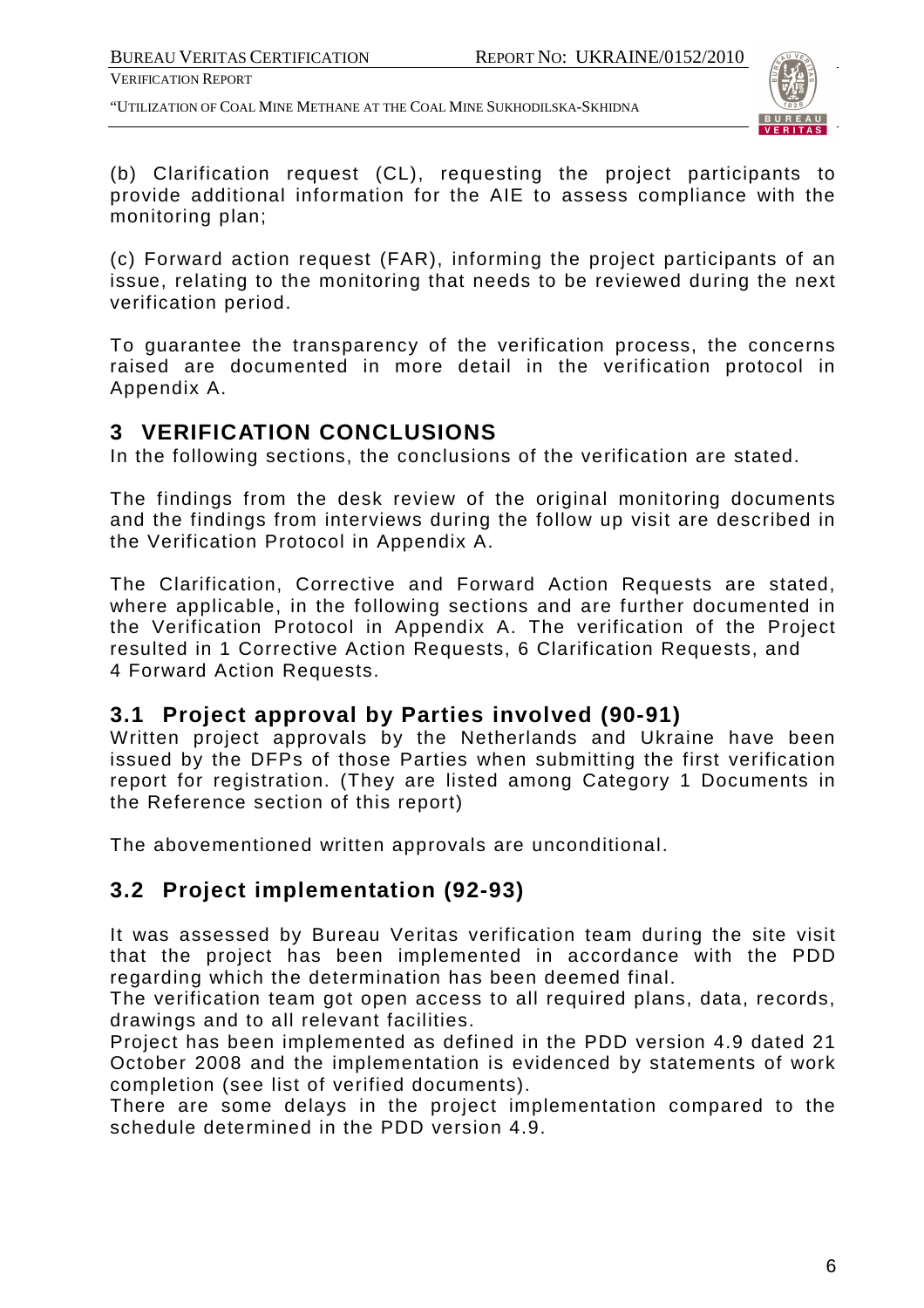"UTILIZATION OF COAL MINE METHANE AT THE COAL MINE SUKHODILSKA-SKHIDNA



Outstanding issues related to the Project implementation, PP's response and BV Certification's conclusion is described in Appendix A (refer to CL 01).

# **3.3 Compliance of the monitoring plan with the monitoring methodology (94-98)**

The monitoring occurred in accordance with the monitoring plan included in the PDD regarding which the determination has been deemed final and is so listed on the UNFCCC JI website.

For calculating the emission reductions key factors influencing the baseline emissions and the activity level of the project and the emissions or removals as well as risks associated with the project were taken into account, as appropriate. The exhaustive description and justification of the key factors is provided in Section B.1. of the PDD version 4.9. dated 21October 2008 which is deemed final.

Data sources used for calculating emission reductions such as:

- MMHEAT : Methane (CH4) measured sent to the Boilers (heat plant)  $(tCH4)$
- HEATcons,y: Heat consumed at the site delivered by the project activity in a year y. GJ

The amount of pure CH4 (in m3) is monitored based on four parameters:

- Concentration (%) of CH4 in the CMM gas mixture;
- Flow (m3) of the CMM gas mixture;
- Temperature (°C) of the CMM gas mixture before ori fice;
- Pressure (kPa) of the CMM gas mixture.

are clearly identified, reliable and transparent.

Emission factors, including default emission factors, are selected by carefully balancing accuracy and reasonableness, and appropriately justified of the choice. List of fixed default values is presented in Table 5 Section B.2.1. of the Monitoring report.

The calculation of emission reductions is based on conservative assumptions and the most plausible scenarios in a transparent manner.

Level of uncertainty of data collected is established in the measuring equipment certificates and verified according to established calibration schedules.

During calculation of the GHG emissions the level of uncertainty is taken into account according to the Article 10 part 1 of "Law of Ukraine on Metrology and Metrological Activity", which states the level of uncertainty.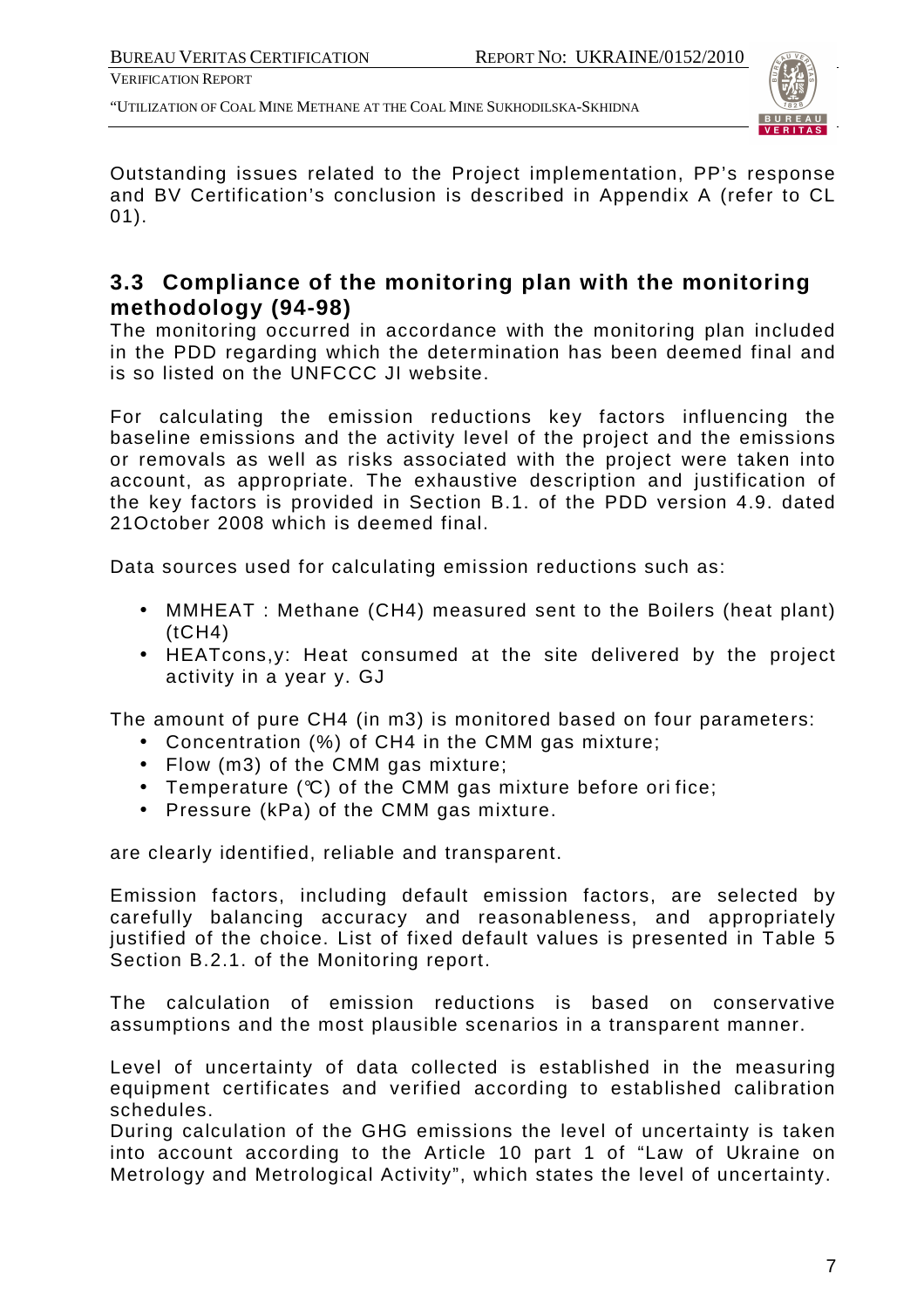"UTILIZATION OF COAL MINE METHANE AT THE COAL MINE SUKHODILSKA-SKHIDNA



All the calibration procedures are performed according to the detailed calibration plan. On the date of verification, calibration records of the measuring and monitoring equipment have been verified on site. The list of all monitoring equipment with all the serial numbers and calibration dates is presented in the Monitoring Report version 1.2 as well as in the Appendix C of the present Verification Report.

Outstanding issues related to the Compliance of the monitoring plan with the monitoring methodology, PP's response and BV Certification's conclusion is described in Appendix A (refer to CAR 01, FAR 01).

# **3.4 Revision of monitoring plan (99-100) "Not applicable"**

# **3.5 Data management (101)**

The implementation of data collection procedures is in accordance with the monitoring plan, including the quality control and quality assurance procedures. These procedures are specified in sections B and C of the MR and are also mentioned among the Category 2 Documents in Section 5 "References" of this report.

Data necessary for the CO2 emission reductions calculation are clearly defined in the monitoring report, Monitoring Manual and are implemented on-site. The scheme of data flow and a description of reporting procedures are introduced in Monitoring Manual from 07/06/2010.

All operators are responsible for data administration. All relevant data summarized daily and archived electronically and in register records. Besides, operators prepare standardized daily, weekly, monthly and yearly reports.

Volume of the CMM gas mixture at standard conditions (monitored for the project emission calculation) is measured by the flow meter and logged into the computer system. Concentration of methane is measured by the gas-analyzer and logged into the computer system. Data are logged hourly into the computer system and the logbook. Aggregation is done daily,monthly and annual reports are prepared

Heat consumed at the site is calculated annually based on the variables that are logged hourly into the computer system and the logbook.

The company maintains the elaborated calibration plan for the project equipment. The audit team verified the calibration status of all the equipment at the sites sampled for the audit and found them to be in compliance with the plan.

Calibration procedure is conducted by State Center of Metrology and Standardization. The documents that confirmed calibration were provided for the verification team.

The company complies with all legal and statutory requirements of Ukraine. All procedures and routines relating to the quality of emission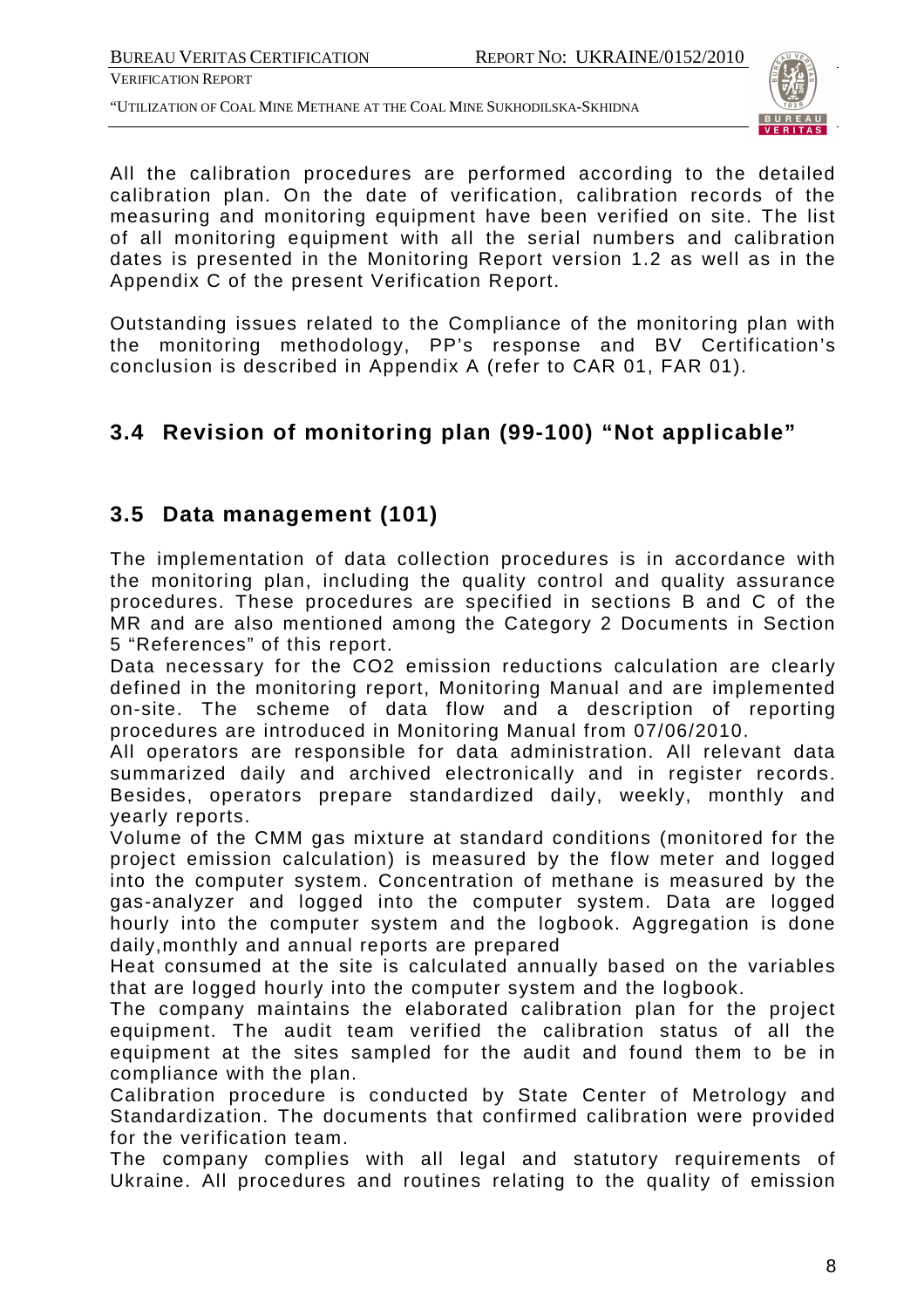"UTILIZATION OF COAL MINE METHANE AT THE COAL MINE SUKHODILSKA-SKHIDNA



reductions are properly documented in the specially designed and implemented "Monitoring Manual" which has been constantly updated and improved to ensure a successful operation of the project and credibility and verifiability of the ERs achieved.

The "MONITORING MANUAL for Coal Mine Sukhodilska-Skhidna" developed at the enterprise, which contains:

- Automated Process Control System
- Formation databases and gas accounting
- Description of the instrumentation. Calibration
- The system of collection and storage
- Skilled workers
- Staff interaction boiler and vacuum pumping station
- Operations in emergency mode
- Contingencies

Introduction of computerized control system allows for efficient on-line monitoring and periodical review of the process and data at the boiler house. Any considerable deviation of monitored data from given work parameters will be promptly noticed and source of such deviation will be easily identified. It is the duty of the head of the shift to efficiently coordinate adjustment actions of his shift subordinates including on-duty technical staff that will improve work process and eliminate such deviations. System of protecting information against unauthorized access and falsification of data is described in Monitoring manual

The responsibilities and authorities are described for each individual in job description and work instruction as required statutorily. The required training was identified in advance and was successfully delivered that was checked onsite.

The methods used to determine GHG emissions reflect the chosen methodology content and are documented in the "Monitoring report". The calculation of the emission reduction is correct.

MR comprises information as for environmental and/or social indicators, which could be necessary to monitor for the success of the project activity.

Outstanding issues related to the Data management, PP's response and BV Certification's conclusion is described in Appendix A (refer to CAR 01, CL 02-06, FAR 02-04)

# **3.6 Verification regarding programmes of activities (102- 110) "Not applicable"**

# **4 VERIFICATION OPINION**

Bureau Veritas Certification has performed the third periodic verification of the "Utilization of Coal Mine Methane at the Coal Mine Sukhodilska-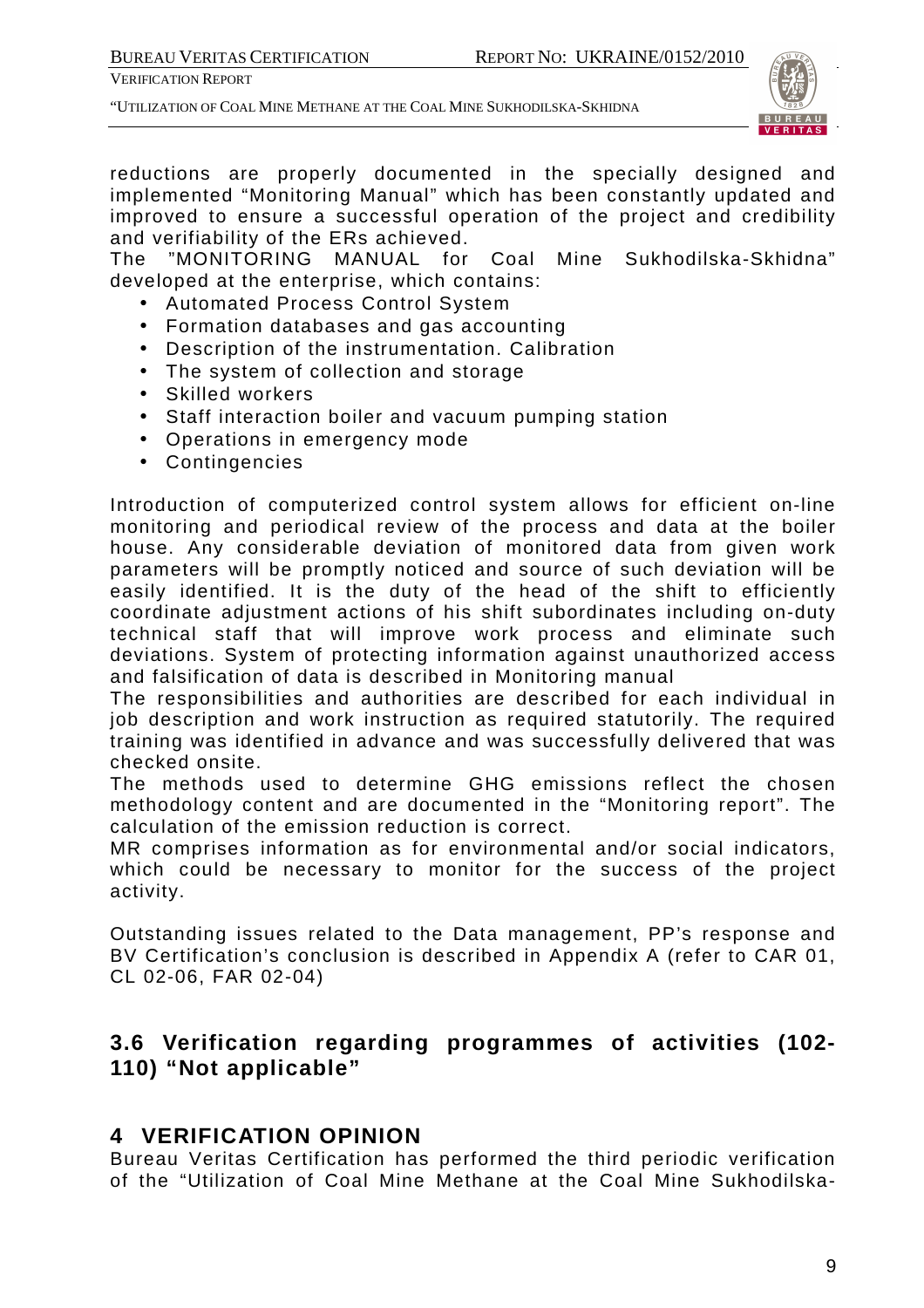"UTILIZATION OF COAL MINE METHANE AT THE COAL MINE SUKHODILSKA-SKHIDNA



Skhidna" Project in Sukhodilsk town of the Luhansk Region of Ukraine. The verification was performed on the basis of UNFCCC criteria and host country criteria and also on the criteria given to provide for consistent project operations, monitoring and reporting.

The verification consisted of the following three phases: i) desk review of the project design and the baseline and monitoring plan; ii) follow-up interviews with project stakeholders; iii) resolution of outstanding issues and the issuance of the final verification report and opinion.

Bureau Veritas Certification verified the Project Monitoring Report version 1.2 dated 27/10/2010 for the reporting period as indicated below. Bureau Veritas Certification confirms that the project is implemented as planned and described in approved project design. Installed equipment being essential for generating emission reduction runs reliably and is calibrated appropriately. The monitoring system is in place and the project is generating GHG emission reductions.

Bureau Veritas Certification can confirm that the GHG emission reduction is calculated without material misstatements. Our opinion relates to the project's GHG emissions and resulting GHG emissions reductions reported and related to the approved project baseline and monitoring, and its associated documents. Based on the information we have seen and evaluated, we confirm the following statement:

| Reporting period: From 01/01/2009 to 25/07/2010 |                   |                                       |
|-------------------------------------------------|-------------------|---------------------------------------|
| <b>Baseline emissions</b>                       |                   | $\therefore$ 36964 t CO2 equivalents. |
| Project emissions                               | $\therefore$ 3930 | t CO2 equivalents.                    |
| <b>Emission Reductions</b>                      | : 33034           | t CO2 equivalents.                    |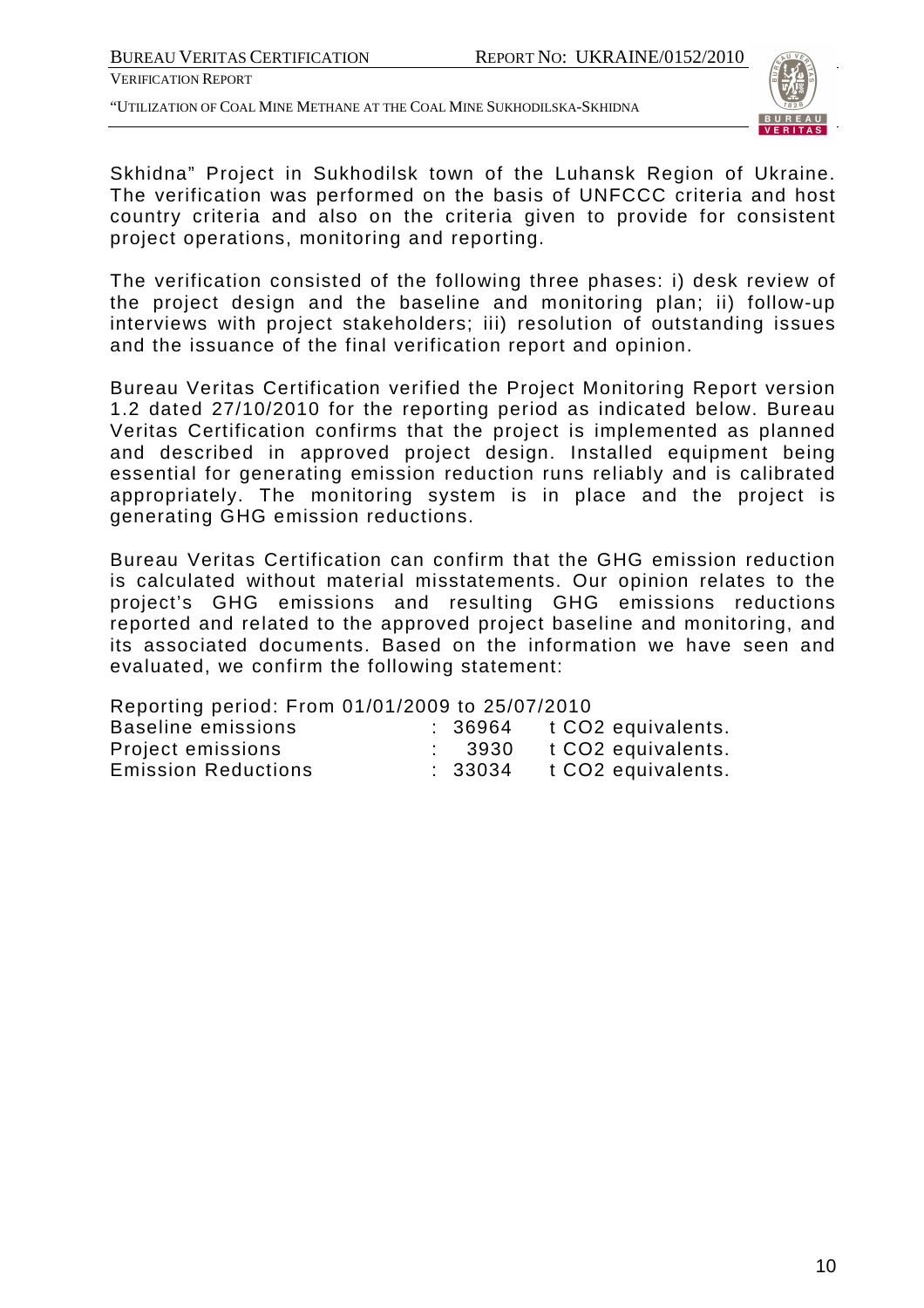"UTILIZATION OF COAL MINE METHANE AT THE COAL MINE SUKHODILSKA-SKHIDNA



# **5 REFERENCES**

# **Category 1 Documents:**

Documents provided by Type the name of the company that relate directly to the GHG components of the project.

- $/1/$  PDD "Utilization of Coal Mine Methane at the Coal Mine Sukhodilska-Skhidna"version 4.9, dated 21 October 2008
- /2/ Determination Report "Utilization of Coal Mine Methane at the Coal Mine Sukhodilska-Skhidna", dated 07 November 2008 issued by TÜV SÜD Industrie Service GmbH
- /3/ Verification Report "Utilization of Coal Mine Methane at the Coal Mine Sukhodilska-Skhidna", dated 15 January 2020 issued by TÜV SÜD Industrie Service GmbH for the monitoring period 01 January 2008 - 31 December 2008
- $\frac{14}{10}$  Third Periodic Annual JI Monitoring Report "Utilization of Coal Mine Methane at the Coal Mine Sukhodilska-Skhidna", version 1.1 dated 16 August 2010
- /5/ Third Periodic Annual JI Monitoring Report "Utilization of Coal Mine Methane at the Coal Mine Sukhodilska-Skhidna", version 1.2 dated 27 October 2010
- /6/ Verification Report #1325775 "Utilization of Coal Mine Methane at the Coal Mine Sukhodilska-Skhidna" for the period of 07.08.2006- 31.12.2007
- /7/ Letter of Approval No 1145/32/7 dated 24 December 2008 issued by National Environmental Investment Agency of Ukraine
- /8/ Declaration of Approval dated 25 February 2009 issued by Netherlands' Ministry of Economic Affaires
- /9/ CDM methodology ACM0008 version 04 "Consolidated baseline methodology for coal bed methane and coal mine methane capture and use for power (electrical or motive) and heat and/or destruction by flaring"
- /10/ "Tool for the demonstration and assessment of additionality" version 02
- /11/ "Tool to determine project emissions from flaring gases containing Methane" version 1
- /12/ Monitoring Manual issued on June 07, 2010

# **Category 2 Documents:**

Background documents related to the design and/or methodologies employed in the design or other reference documents.

- /1/ Photo 1: Monitoring Manual (07.06.2010)
- /2/ Photo 2,3: Gas-Analyzer "Gamma-100" («Гамма-100»)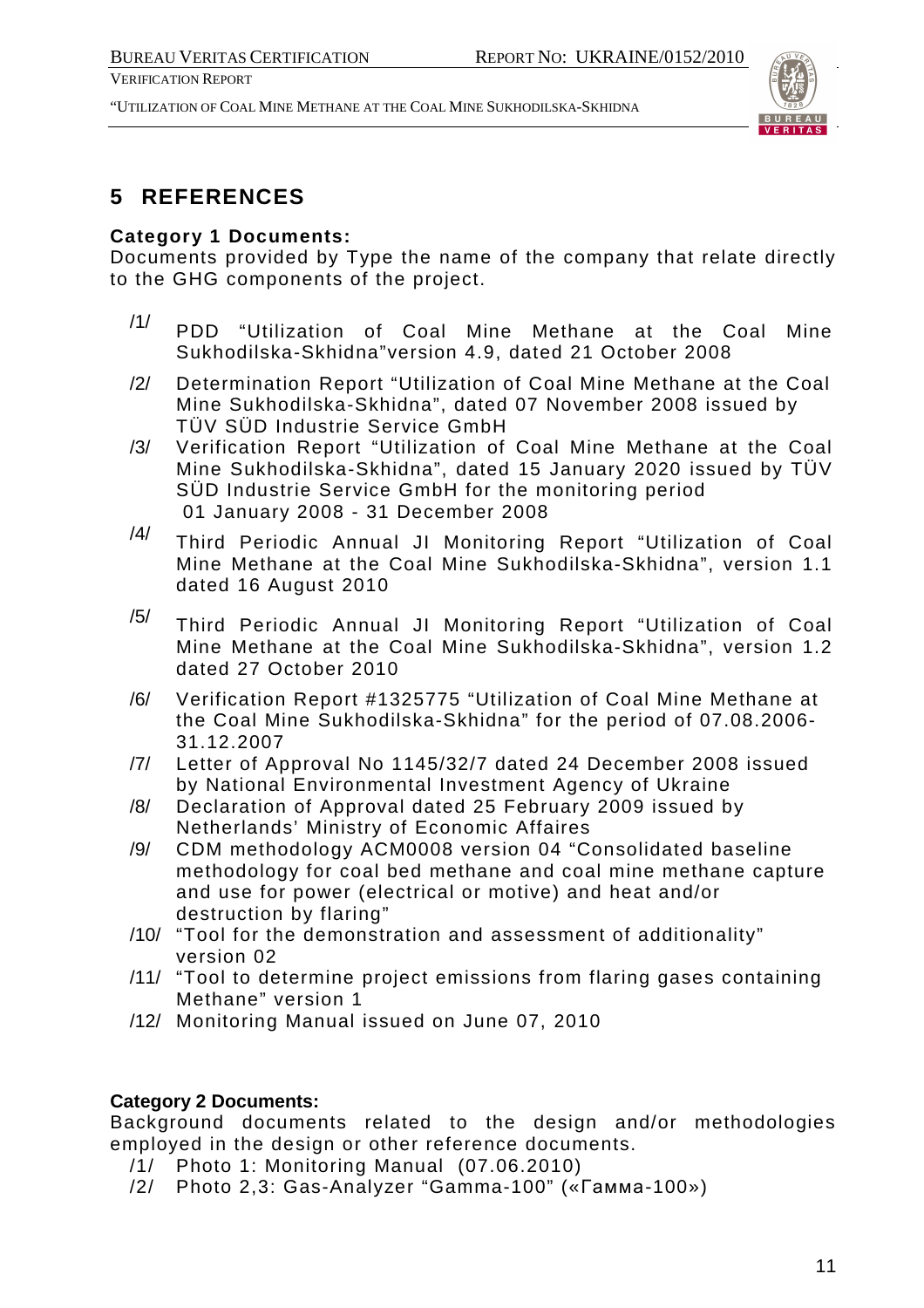

- /3/ Photo 4: Pressure Sensor "Sapfir 22 DI" («Сапфир 22 ДИ»)
- /4/ Photo 5: Differential Pressure Sensor "Sapfir 22 DD" («Sapfir 22 DD »)
- /5/ Photo 6: Interferometer "SHI-12" (ШИ-12)
- /6/ Temperature Sensor TSPU-002 (ТСПУ-002)
- /7/ Computer monitoring
- /8/ Knowledge testing log. The rules technical operation of thermal systems, networks, and regulatory documents on labor protection.
- /9/ The scheme of gas distribution pipelines substation
- /10/ Results of operator training. (ID number 1084)
- /11/ Operational log. Gas boiler KE 10/14 and boiler DKVR20/13 at boiler site. (from 22.12.2008)
- /12/ Operational log. Gas boiler KE 10/14 operation at site boiler  $(20.01.2009 - 13.04.2009)$
- /13/ Operational log. Gas boiler KE 10/14 operation at site boiler  $(17.04.2009 - 22.01.2010)$
- /14/ Operational log. Gas boiler KE 10/14 operation at site boiler (27.01.2010 – 16.04.2010)
- /15/ Operation manual on gas control point, of the boiler-site at "Sukhodolskaya East Mine", which was transferred to burning methane and air mixture
- /16/ Operation manual on gas control point at "Sukhodolsk Eastern" mine`s headquarters, which uses capture gas.
- /17/ Manual on interaction between the boiler site staff and vacuumpumping station staff which provide MAM (methane air mixture) to the mine`s boiler site "Sukhodolskaya East Mine".
- /18/ Manual on steam-boiler KE-10/14 at boiler-site of the mine`s headquarters "Sukhodolsk Eastern" which uses capture gas.
- /19/ Operation manual for "Gas Analyzer GAMMA-100"
- /20/ Metrological certificate "Gas Analyzer GAMMA-100" (up to 15/12/2011)
- /21/ Operating Manual 'Boiler KE 10-14-C'
- /22/ Passport SAPPHIRE 22 № 339358 (metrological checking of 30/06/2010)
- /23/ Passport SAPPHIRE 22 № 703568.(metrological checking of 30/06/2010)
- /24/ Handbook "Theoretical Foundations of Heat Engineering. Thermal experiments "Moscow Energoatomizdat 1988 Book 2
- /25/ Letter number 398 / 1 dated 28.07.2009 from ZAO Kotloenergoproekt "" On the description of the flow meter to the boiler MAS KE 10/14S boiler mine Sukhodolskaya eastern "
- /26/ List of contractors
- /27/ Explanation of the conservative approach
- /28/ LoA #1145/23/7 of 24/12/2008
- /29/ LoA of 25/02/2009
- /30/ The act of analyzing the performance of the boiler KE 10/14 of 12/31/2009
- /31/ The act of analyzing the performance of the boiler KE 10/14 of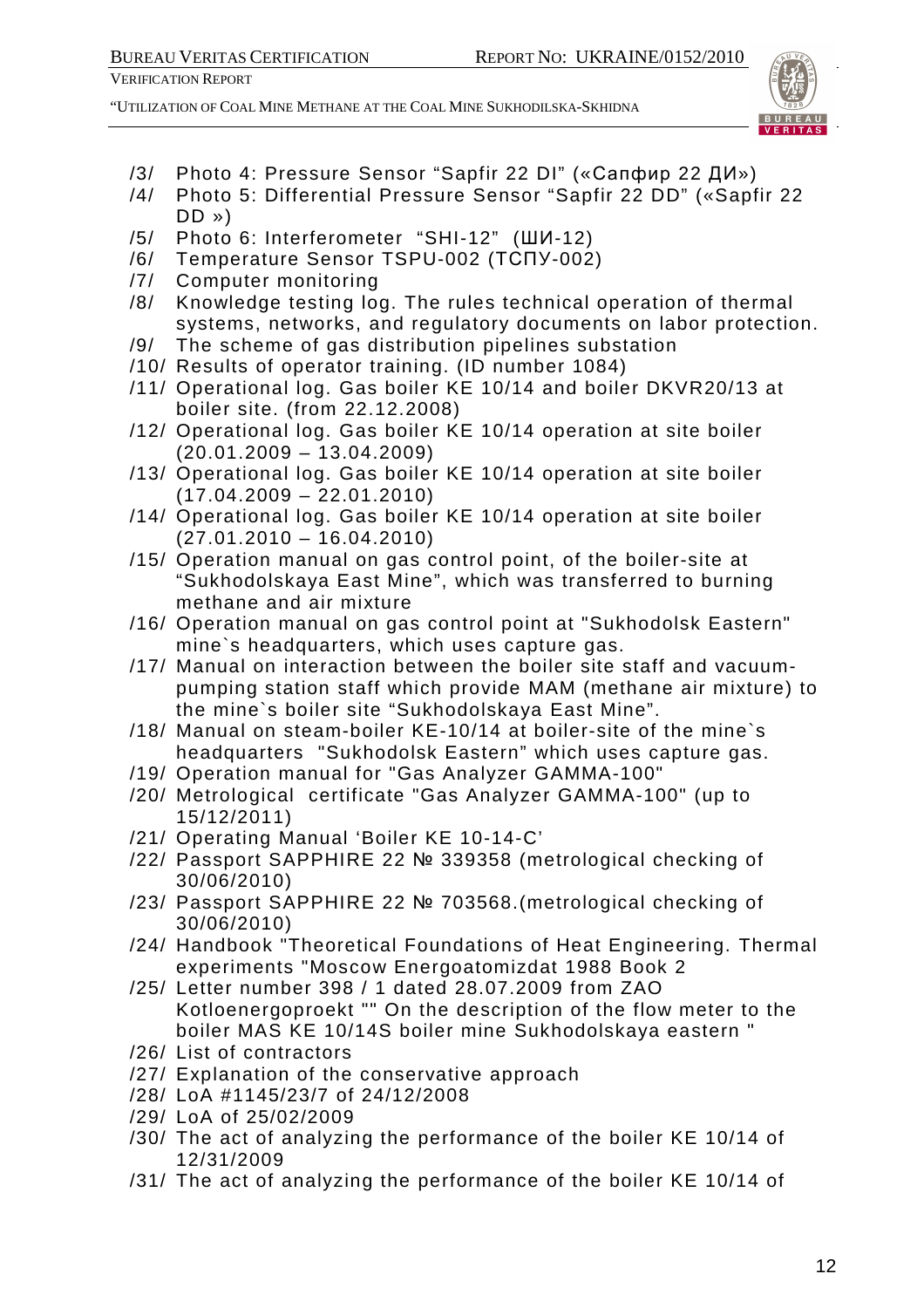"UTILIZATION OF COAL MINE METHANE AT THE COAL MINE SUKHODILSKA-SKHIDNA



29.12.2009

- /32/ The act of analyzing the performance of the boiler KE 10/14 of 12/09/2009
- /33/ The act of analyzing the performance of the boiler KE 10/14 of 30.03.2009
- /34/ The act of analyzing the performance of the boiler KE 10/14 of 28/02/2009
- /35/ Passport TSPU 002 № 4617 of 15.06.2009
- /36/ Metrological certificate interferometer № 268 to 22/10/2010
- /37/ Composition of gas from the degassing pipeline Mines Sukhodolskaya East of 01.04.2009
- /38/ The act of analyzing the performance of the boiler KE 10/14 of 25/06/2010
- /39/ The act of analyzing the performance of the boiler KE 10/14 of 11/02/2010
- /40/ The act of analyzing the performance of the boiler KE 10/14 of 03/29/2010
- /41/ The act of analyzing the performance of the boiler KE 10/14 of 27/01/2010
- /42/ The act of analyzing the performance of the boiler KE 10/14 of 18.04.2010
- /43/ Certificate of metrological certification TSPU 002 number 4617 to 12/08/2011
- /44/ Technical Report on the Supplement to the inventory of emission sources of pollutants
- /45/ Standard ecological form 2TP-Air for 2009
- /46/ Standard ecological form 2TP-Air for 1 quarter 2010
- /47/ Standard ecological form 2TP-Air for 2 quarter 2010
- /48/ SE "Luhansk Regional Scientific and Production Center of Standardization, Metrology and Certification" Certificate of Attestation issued for the Environmental Protection Laboratory "Firma Priroda" No PЬ 258/2007 of 23/11/2007, valid till 23/11/2011
- /49/ Declaration of approval, Netherlands
- /50/ Declaration of approval of joint implementation project "Utilization of mine methane at mine "Sukhodilska-Skhidna"
- /51/ Monitoring guidance, Joint Imlementation project "Utilization of mine methane at mine "Sukhodilska-Skhidna"
- /52/ Luhansk regional state administration, License,Series AB, # 326772, Small private enterprice "Firma Pryroda''
- /53/ Technical report on control metering of contaminants in atmosphere on the territory JE "Sukhodilska-Skhidna'' during 2009 year.
- /54/ Gas-analyzer Gamma-200 0705, Operating Manual # 294
- /55/ State committee of Ukraine for technical regulating and consumer policy, Certificate of recognition, Approval of type of measuring equipment № UA -MI/3p-783-2005.Issued in 9.08.2005
- /56/ Transformer measuring explosion, Sapfir 22 Ex, Passport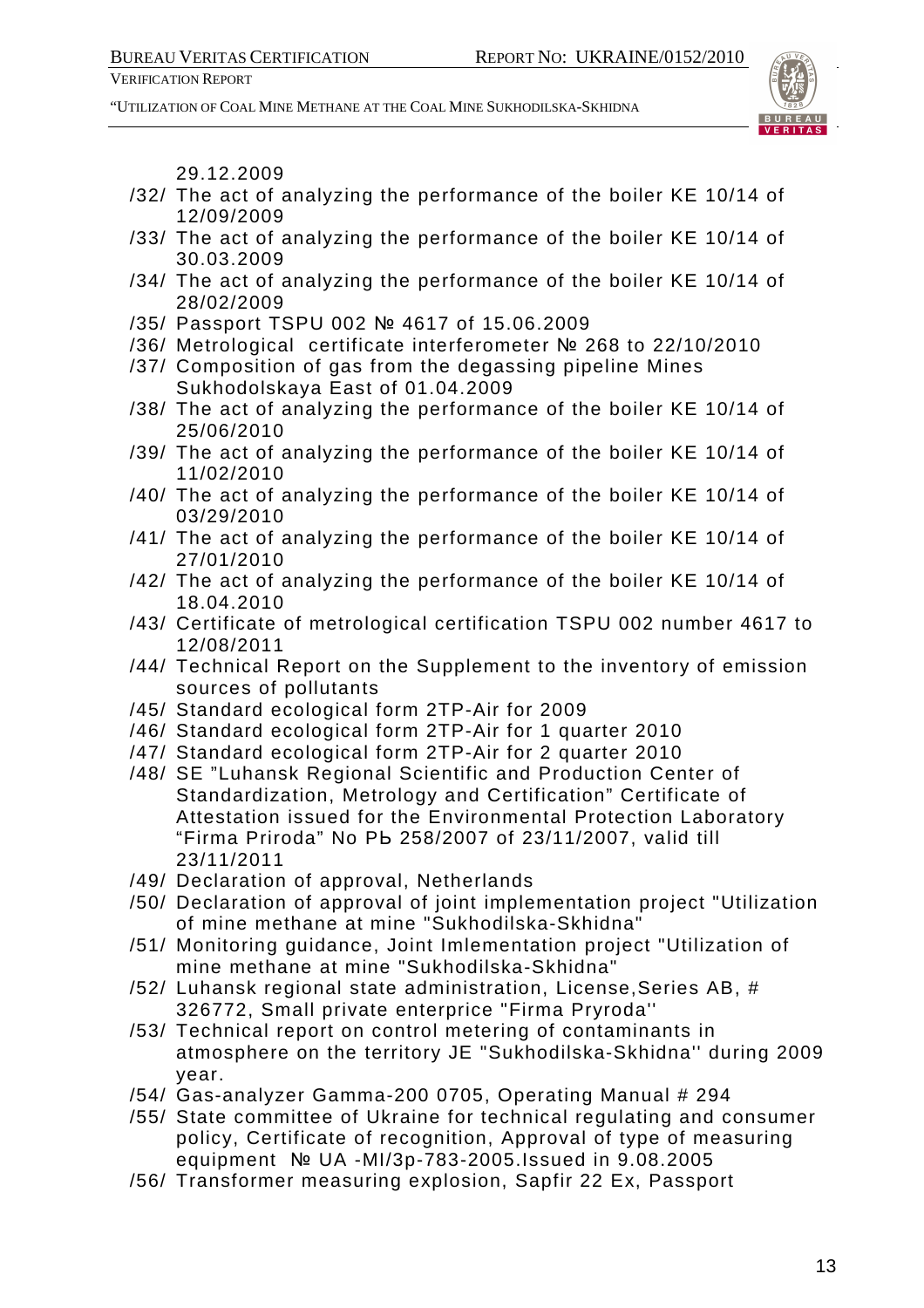"UTILIZATION OF COAL MINE METHANE AT THE COAL MINE SUKHODILSKA-SKHIDNA



08919177 ПС

- /57/ Transformer measuring, Sapfir 22, Passport 08919030 ПС
- /58/ Annex # 1, Table 4
- /59/ Description of flowmeter MBC
- /60/ Information on companies involved in the construction/instsllation works at mine ''Sukhodilska-Skhidna''
- /61/ Instruction on operation of steam boiler КЕ 10-14-С ст.№ 4 from mine "Sukhodilska-Skhidna'', transformed on mine methane burning
- /62/ Explanation of conservative approach
- /63/ National environmental investment agency of Ukraine, Order # 13 from 23.03.2009, Kyiv, On approval of joint implementation project under national procedure
- /64/ Statement of anasysis of operational parameters of boiler КЕ 10/14 № 4 from 31.12.2009
- /65/ Warranty
- /66/ Luhansk Regional Research and Production Center of Standardization, Metrology and Certification, Certificate on state verification of measurement means # 268.Valid to 29.04.2010
- /67/ Ministry of Coal Industry of Ukraine, results of precombustion gases, taken 28.11.06, 07.10.08 and 25.02.09
- /68/ Producer report
- /69/ List of documents, statements, notes, their account on unplanned measures
- /70/ State Committee of Ukraine on standardization, metrology and certification, Certificate on metrological attestation # 1139 from 12.06.2009
- /71/ SE '' Luhanskstandartmetrologiya'', Passport ME of parameters and environmental characteristics
- /72/ SE '' Luhanskstandartmetrologiya'', Passport ME of parameters and environmental characteristics
- /73/ Luhansk Regional Research and Production Center of Standardization, Metrology and Certification, Certificate on verification of measuring equipment working unit # 542, Valid to 04.06.2010
- /74/ State committee of Ukraine for technical regulating and consumer policy, Certificate on verification of measuring equipment working unit # 193, Valid to 15.12.2011
- /75/ State Committee of Ukraine on standards, LLC ''Zavod girnychoryatuvalnoi tehniky "Goryzont'''', Certificate on state verification of interferometer ШИ -12. Valid to 22.10.2010

# **Persons interviewed:**

List persons interviewed during the verification or persons that contributed with other information that are not included in the documents listed above.

- /1/ Denys Prusakov consultanat Global Carbon
- /2/ Marina Frolova Chief miner for support of projects under the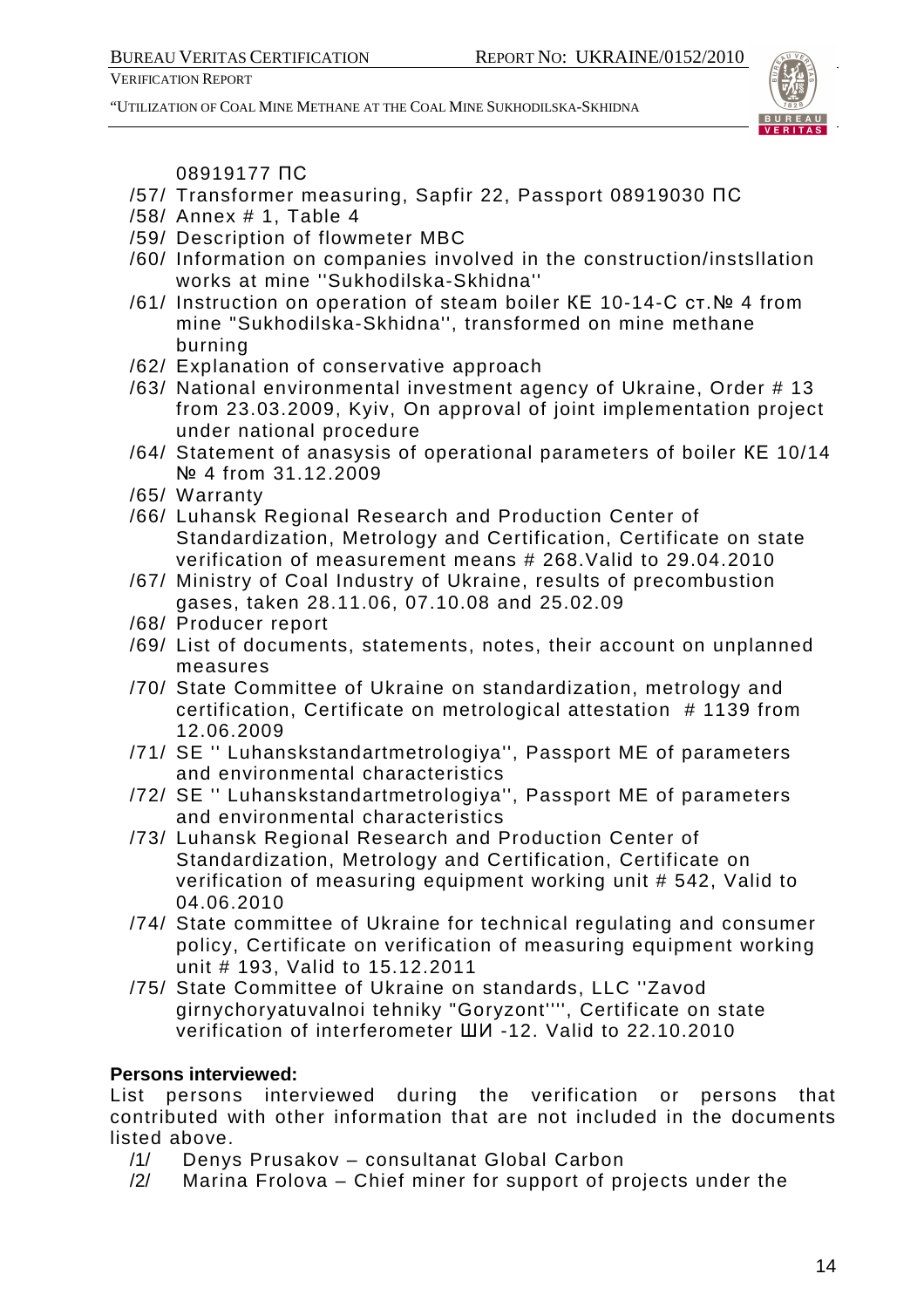"UTILIZATION OF COAL MINE METHANE AT THE COAL MINE SUKHODILSKA-SKHIDNA



Kyoto Protocol JSC "Krasnodonugol"

- /3/ Sergey Zhelezniak chief technologist supervision boilers JSC "Krasnodonugol"
- /4/ Tatiana Bondareva Lead engineer for support of projects under the Kyoto Protocol Coal Mine Sukhodilska-Skhidna
- /5/ Guguev Michail The chief boiler Coal Mine Sukhodilska-Skhidna
- /6/ Borodina Natalia ecologist Coal Mine Sukhodilska-Skhidna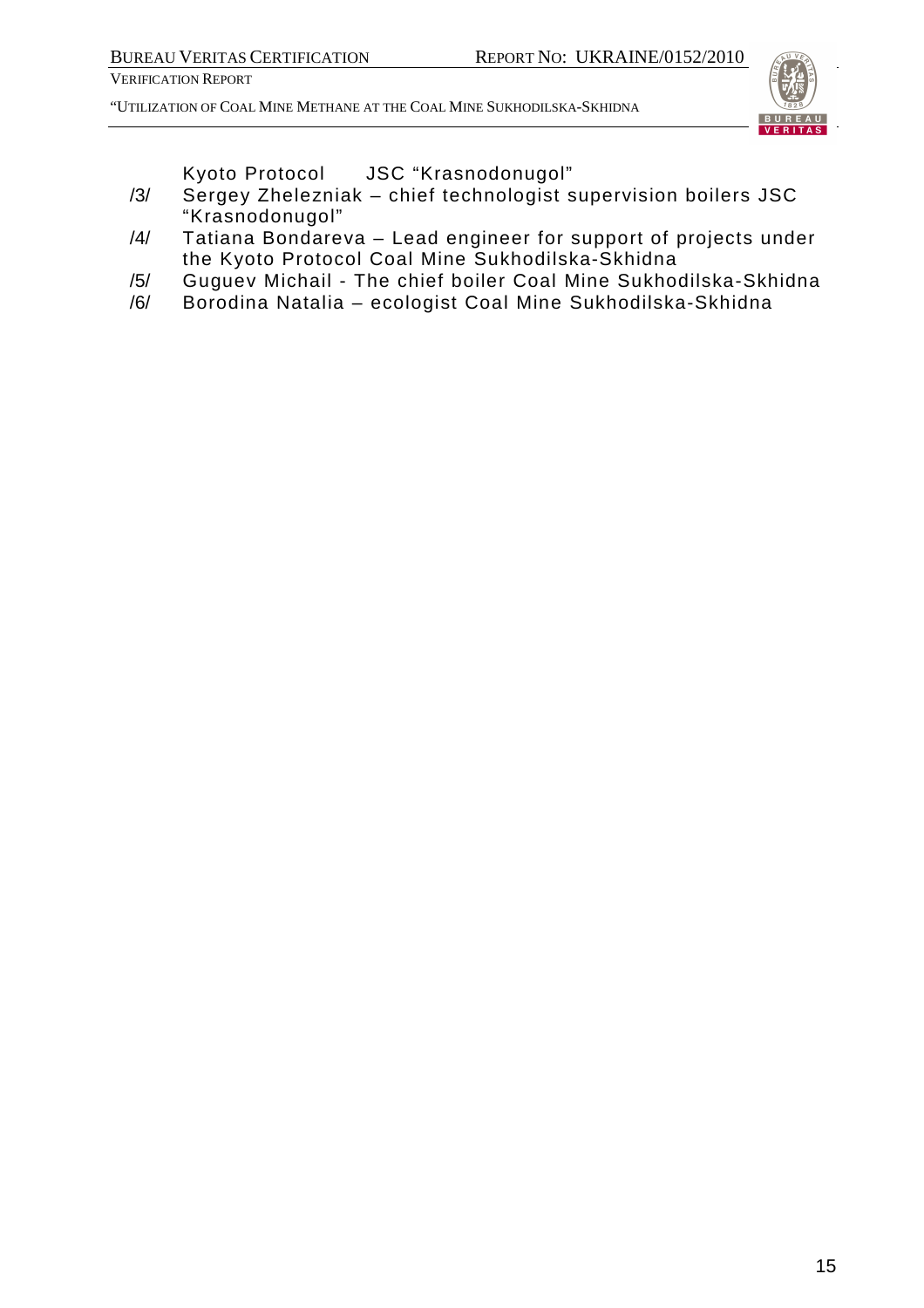"UTILIZATION OF COAL MINE METHANE AT THE COAL MINE SUKHODILSKA-SKHIDNA



# APPENDIX A: COMPANY PROJECT VERIFICATION PROTOCOL

### **Check list for verification, according to the JOINT IMPLEMENTATION DETERMINATION AND VERIFICATION MANUAL (Version 01)**

| <b>DVM</b> | <b>Check Item</b>                                                                                                                                                                                                                                                              | <b>Initial finding</b>                                                                                                                                                                                                                                                                                                                                                          | Action requested to project | <b>Review of project</b>    | <b>Conclusion</b> |
|------------|--------------------------------------------------------------------------------------------------------------------------------------------------------------------------------------------------------------------------------------------------------------------------------|---------------------------------------------------------------------------------------------------------------------------------------------------------------------------------------------------------------------------------------------------------------------------------------------------------------------------------------------------------------------------------|-----------------------------|-----------------------------|-------------------|
| Paragraph  |                                                                                                                                                                                                                                                                                |                                                                                                                                                                                                                                                                                                                                                                                 | participants                | <b>Participants' action</b> |                   |
|            | <b>Project approvals by Parties involved</b>                                                                                                                                                                                                                                   |                                                                                                                                                                                                                                                                                                                                                                                 |                             |                             |                   |
| 90         | Has the DFPs of at least one Party involved,<br>other than the host Party, issued a written<br>project approval when submitting the first<br>verification report to the secretariat for<br>publication in accordance with paragraph 38<br>of the JI guidelines, at the latest? | Written<br>project<br>by<br>the<br>approvals<br>Netherlands<br>and<br>Ukraine have been<br>issued by the DFPs<br>of those Parties<br>when submitting the<br>first<br>verification<br>report for publication<br>in accordance with<br>paragraph 38 of the<br>JI guidelines. (They<br>listed among<br>are<br>Category<br>Documents in the<br>Reference section of<br>this report) |                             |                             | OK                |
| 91         | Are all the written project approvals by<br>Parties involved unconditional?                                                                                                                                                                                                    | The<br>above<br>mentioned<br>written<br>approvals<br>are<br>unconditional<br>constituting<br>the<br>authorization by the<br>DFPs of the legal<br>entity to participate<br>in the JI project<br>under consideration                                                                                                                                                              |                             |                             | <b>OK</b>         |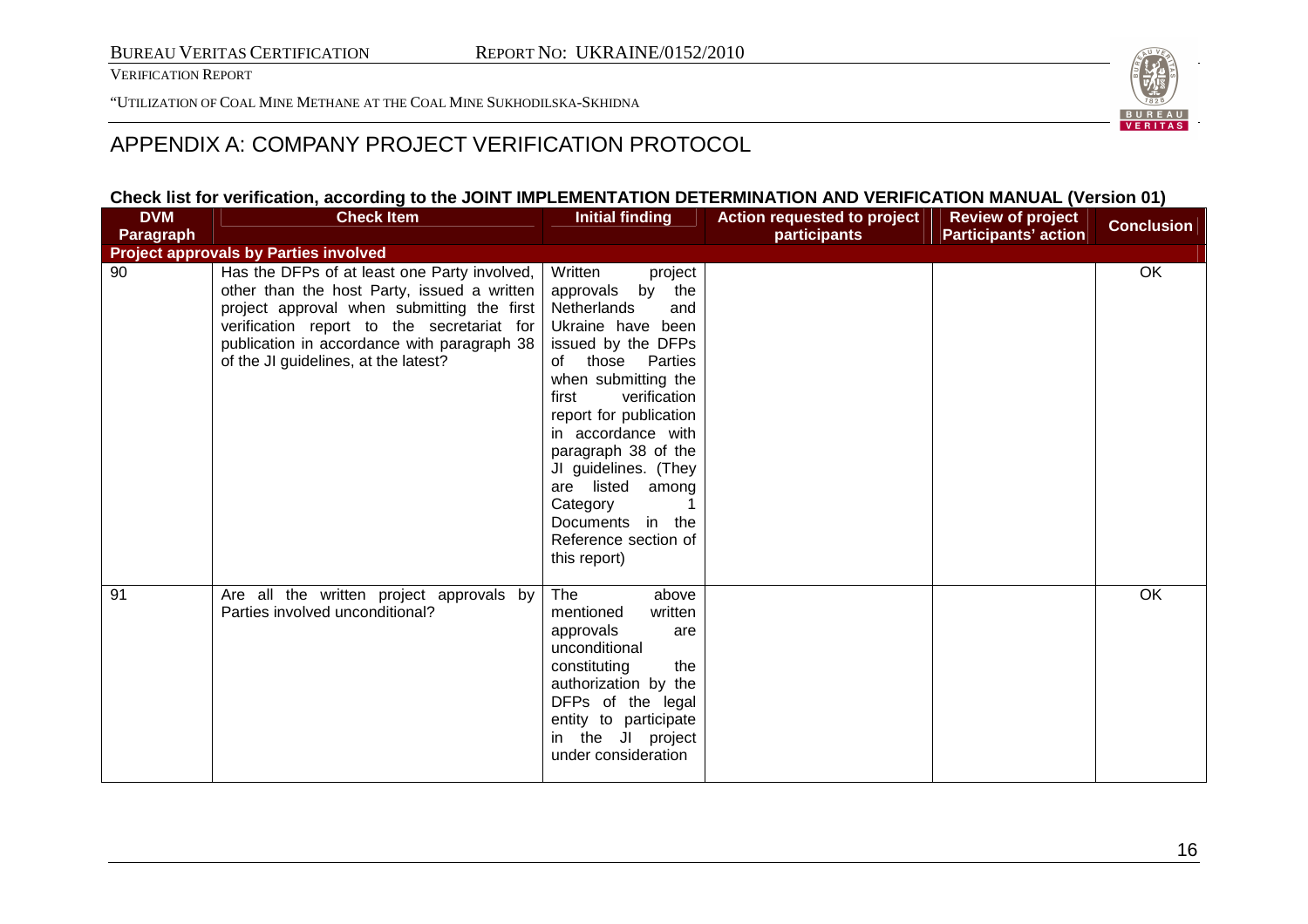VERIFICATION REPORT



|                               |                                                                                                                                                                                                    |                                                                                                                                                                                                                                                             |                                                                                                                                                                                                 |                                                                                                                                                                                                                                                                                                   | <u>VERIIAS</u>    |
|-------------------------------|----------------------------------------------------------------------------------------------------------------------------------------------------------------------------------------------------|-------------------------------------------------------------------------------------------------------------------------------------------------------------------------------------------------------------------------------------------------------------|-------------------------------------------------------------------------------------------------------------------------------------------------------------------------------------------------|---------------------------------------------------------------------------------------------------------------------------------------------------------------------------------------------------------------------------------------------------------------------------------------------------|-------------------|
| <b>DVM</b><br>Paragraph       | <b>Check Item</b>                                                                                                                                                                                  | <b>Initial finding</b>                                                                                                                                                                                                                                      | Action requested to project<br>participants                                                                                                                                                     | <b>Review of project</b><br><b>Participants' action</b>                                                                                                                                                                                                                                           | <b>Conclusion</b> |
| <b>Project implementation</b> |                                                                                                                                                                                                    |                                                                                                                                                                                                                                                             |                                                                                                                                                                                                 |                                                                                                                                                                                                                                                                                                   |                   |
| 92                            | project been implemented in<br>Has the<br>accordance with the PDD regarding which<br>the determination has been deemed final and<br>is so listed on the UNFCCC JI website?                         | There<br>are<br>some<br>delays in the project<br>implementation<br>compared to<br>the<br>schedule determined<br>in the PDD version<br>4.9.                                                                                                                  | 01.<br>Please<br>CL<br>provide<br>information about the changes<br>in terms in MR 1.1 on<br>"Commissioning of the second<br>CMM fuelled boiler", which is<br>different from PDD version<br>4.9. | The second CMM<br>boiler<br>fuelled<br>is<br>already installed and<br>final control<br>and<br>operation<br>systems<br>needs to be installed.<br>The delay compared<br>to the figures in the<br>PDD version 4.9 is<br>due to the global<br>financial crisis and<br>associated<br>credit<br>crunch. | OK                |
| 93                            | What is the status of operation of the project<br>during the monitoring period?                                                                                                                    | On the whole project<br>been<br>has<br>implemented<br>as<br>defined in the PDD<br>version 4.9 dated 21<br>October 2008 and<br>implementation<br>the<br>evidenced<br>by<br>is<br>statements of work<br>completion (see list<br>verified<br>0f<br>documents). |                                                                                                                                                                                                 |                                                                                                                                                                                                                                                                                                   | OK                |
|                               | <b>Compliance with monitoring plan</b>                                                                                                                                                             |                                                                                                                                                                                                                                                             |                                                                                                                                                                                                 |                                                                                                                                                                                                                                                                                                   |                   |
| 94                            | Did the monitoring occur in accordance with<br>the monitoring plan included in the PDD<br>regarding which the determination has been<br>deemed final and is so listed on the UNFCCC<br>JI website? | There are changes<br>in the monitoring<br>plan. The computer<br>system used for<br>monitoring since the<br>1st of January 2007<br>has been upgraded                                                                                                         |                                                                                                                                                                                                 |                                                                                                                                                                                                                                                                                                   | OK                |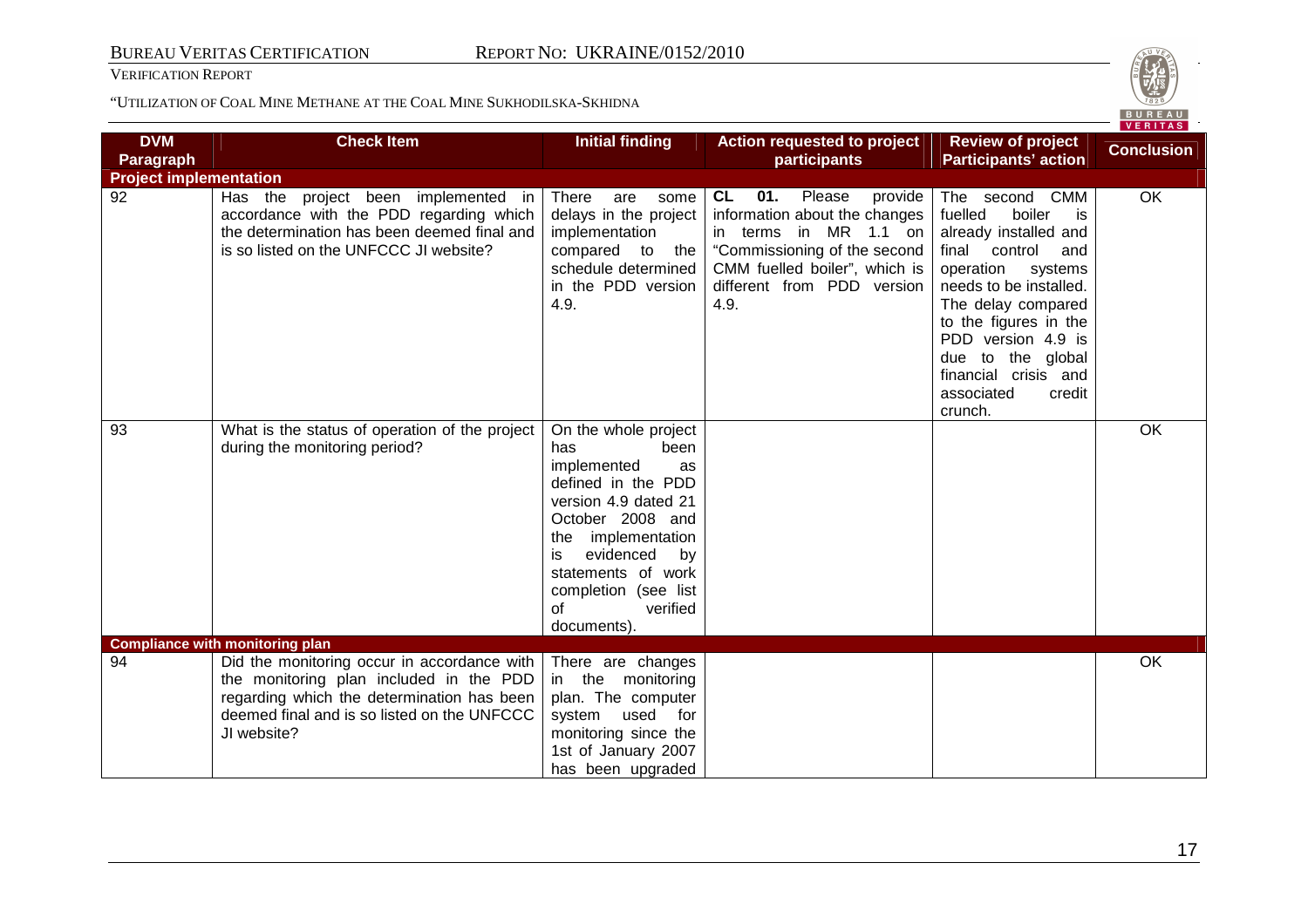

|                                |                                                                                                                                                                                                                                                                                                                                                                      |                                                                                                                                                                                                                                                                                                                                                                                                                                                                           |                                                                                       |                                                         | VERITAS           |
|--------------------------------|----------------------------------------------------------------------------------------------------------------------------------------------------------------------------------------------------------------------------------------------------------------------------------------------------------------------------------------------------------------------|---------------------------------------------------------------------------------------------------------------------------------------------------------------------------------------------------------------------------------------------------------------------------------------------------------------------------------------------------------------------------------------------------------------------------------------------------------------------------|---------------------------------------------------------------------------------------|---------------------------------------------------------|-------------------|
| <b>DVM</b><br><b>Paragraph</b> | <b>Check Item</b>                                                                                                                                                                                                                                                                                                                                                    | <b>Initial finding</b>                                                                                                                                                                                                                                                                                                                                                                                                                                                    | Action requested to project<br>participants                                           | <b>Review of project</b><br><b>Participants' action</b> | <b>Conclusion</b> |
|                                |                                                                                                                                                                                                                                                                                                                                                                      | with the temperature<br><b>TSPU-002</b><br>sensor<br>before orifice meter<br>for CMM flow rate<br>standardization and<br>normalization<br><b>New</b><br>purposes.<br>metering<br>devices<br>have<br>been<br>substituted,<br>and<br>additions have been<br>made to<br>provide<br>safety of parameters<br>monitored.<br>Calibration<br>all<br>of<br>these devices has<br>been performed (see<br>below).Parameters<br>as well as formulas<br>have<br>not<br>been<br>changed. |                                                                                       |                                                         |                   |
| 95(a)                          | For calculating the emission reductions or<br>enhancements of net removals, were key<br>factors, e.g. those listed in 23 (b) (i)-(vii)<br>above, influencing the baseline emissions or<br>net removals and the activity level of the<br>project and the emissions or removals as well<br>as risks associated with the project taken into<br>account, as appropriate? | The<br>exhaustive<br>description<br>and<br>justification of<br>the<br>is<br>key<br>factors<br>provided in Section<br>B.1. of the PDD<br>version 4.9. dated 21<br>October 2008 which<br>is deemed final.                                                                                                                                                                                                                                                                   |                                                                                       |                                                         | OK                |
| 95(b)                          | data sources used for calculating<br>Are<br>emission reductions or enhancements of net                                                                                                                                                                                                                                                                               | All<br>operators<br>are                                                                                                                                                                                                                                                                                                                                                                                                                                                   | CAR 01. In MR 1.1, section B<br>responsible for data $\vert$ 2.1, table 5.1 the exact | References have<br>been included as                     | OK                |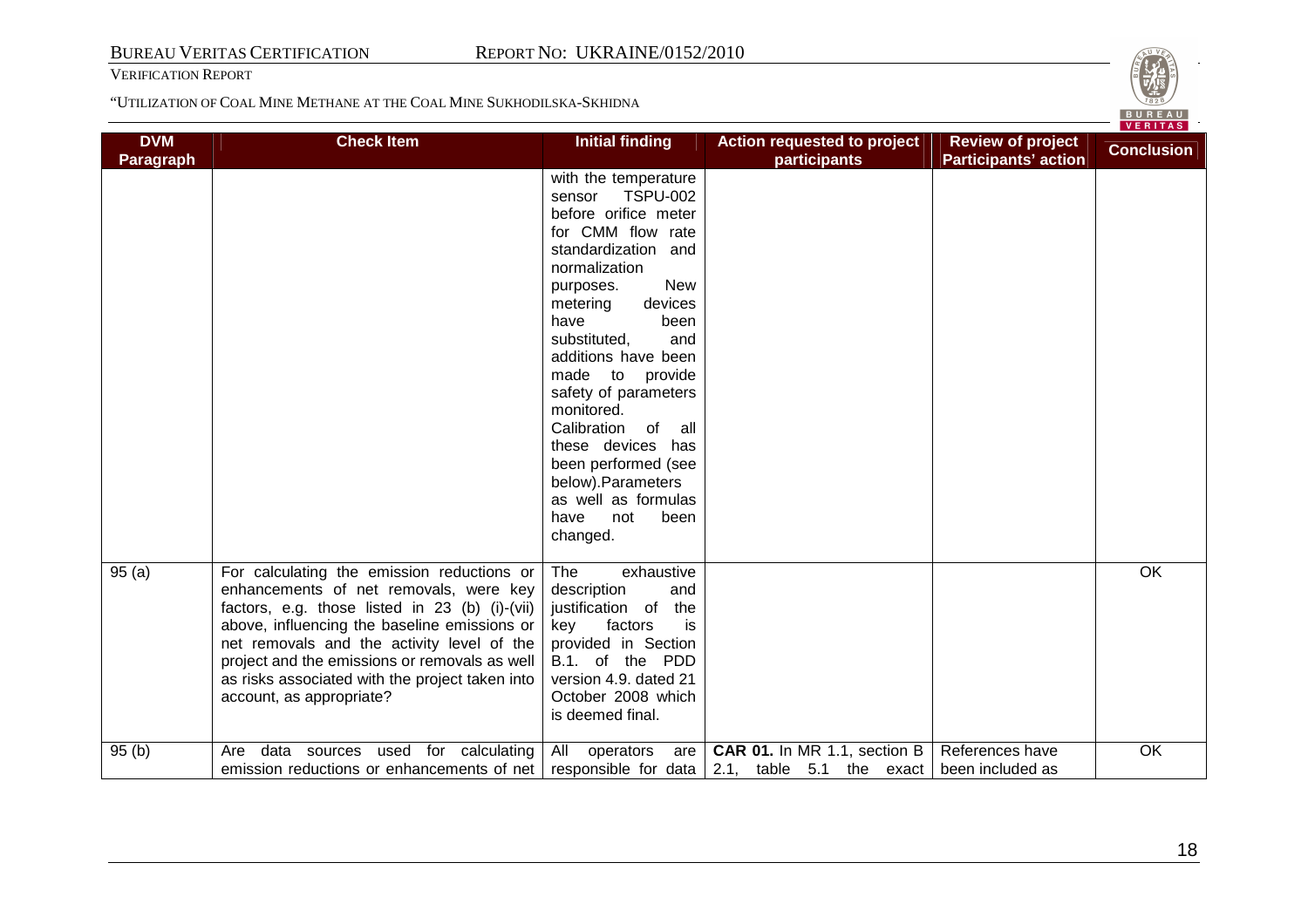VERIFICATION REPORT



| <b>DVM</b><br><b>Paragraph</b> | <b>Check Item</b>                                                                                                                                                                                                                                                                        | <b>Initial finding</b>                                                                                                                                                                                                                        | Action requested to project<br>participants                                                                                                                                                                                                                                                                                                                                                               | <b>Review of project</b><br><b>Participants' action</b>                                                                                                                                                                                                                                                                     | <u>VERITAS</u><br><b>Conclusion</b>                                     |
|--------------------------------|------------------------------------------------------------------------------------------------------------------------------------------------------------------------------------------------------------------------------------------------------------------------------------------|-----------------------------------------------------------------------------------------------------------------------------------------------------------------------------------------------------------------------------------------------|-----------------------------------------------------------------------------------------------------------------------------------------------------------------------------------------------------------------------------------------------------------------------------------------------------------------------------------------------------------------------------------------------------------|-----------------------------------------------------------------------------------------------------------------------------------------------------------------------------------------------------------------------------------------------------------------------------------------------------------------------------|-------------------------------------------------------------------------|
|                                | removals clearly identified,<br>reliable and<br>transparent?                                                                                                                                                                                                                             | administration.<br>All<br>relevant<br>data<br>daily<br>summarized<br>archived<br>and<br>electronically and in<br>records.<br>register<br>Besides,<br>operators<br>prepare<br>standardized<br>daily,<br>weekly, monthly and<br>yearly reports. | reference to the data source<br>must be indicated.                                                                                                                                                                                                                                                                                                                                                        | footnotes in the table<br>5, Section B.2.1. MR<br>ver. 1.2.                                                                                                                                                                                                                                                                 |                                                                         |
| 95(c)                          | emission factors, including default<br>Are<br>emission factors, if used for calculating the<br>emission reductions or enhancements of net<br>removals, selected by carefully balancing<br>and<br>accuracy<br>reasonableness,<br>and<br>appropriately justified of the choice?            | Emission<br>factors,<br>including<br>default<br>emission factors are<br>presented in Section<br>B.2.1. of the MR                                                                                                                              | FAR 01. In order to meet the<br>JISC requirements on data<br>saving and archiving, an<br>Order on archiving of all<br>project related documentation<br>for two years after the last<br>ERU transmission should be<br>developed and included to the<br>Emission Monitoring Manual.<br>All persons responsible for<br>data collection and monitoring<br>should be aware of the<br>provisions of this Order. | <b>The</b><br>Monitoring<br>Manual<br>will<br>be<br>updated accordingly.<br>Specific instructions<br>will be issued by the<br>project participants<br>to ensure that all<br>data monitored and<br>for<br>required<br>determination areto<br>be kept for two years<br>after the last transfer<br>of ERUs for the<br>project. | To be<br>checked<br>under the<br>subsequent<br>periodic<br>verification |
|                                | Applicable to JI SSC projects only                                                                                                                                                                                                                                                       |                                                                                                                                                                                                                                               |                                                                                                                                                                                                                                                                                                                                                                                                           |                                                                                                                                                                                                                                                                                                                             |                                                                         |
| 96                             | Is the relevant threshold to be classified as JI<br>SSC project not exceeded during the<br>monitoring period on an annual average<br>basis?<br>If the threshold is exceeded, is the maximum<br>emission reduction level estimated in the<br>PDD for the JI SSC project or the bundle for | N/A                                                                                                                                                                                                                                           | N/A                                                                                                                                                                                                                                                                                                                                                                                                       | N/A                                                                                                                                                                                                                                                                                                                         | N/A                                                                     |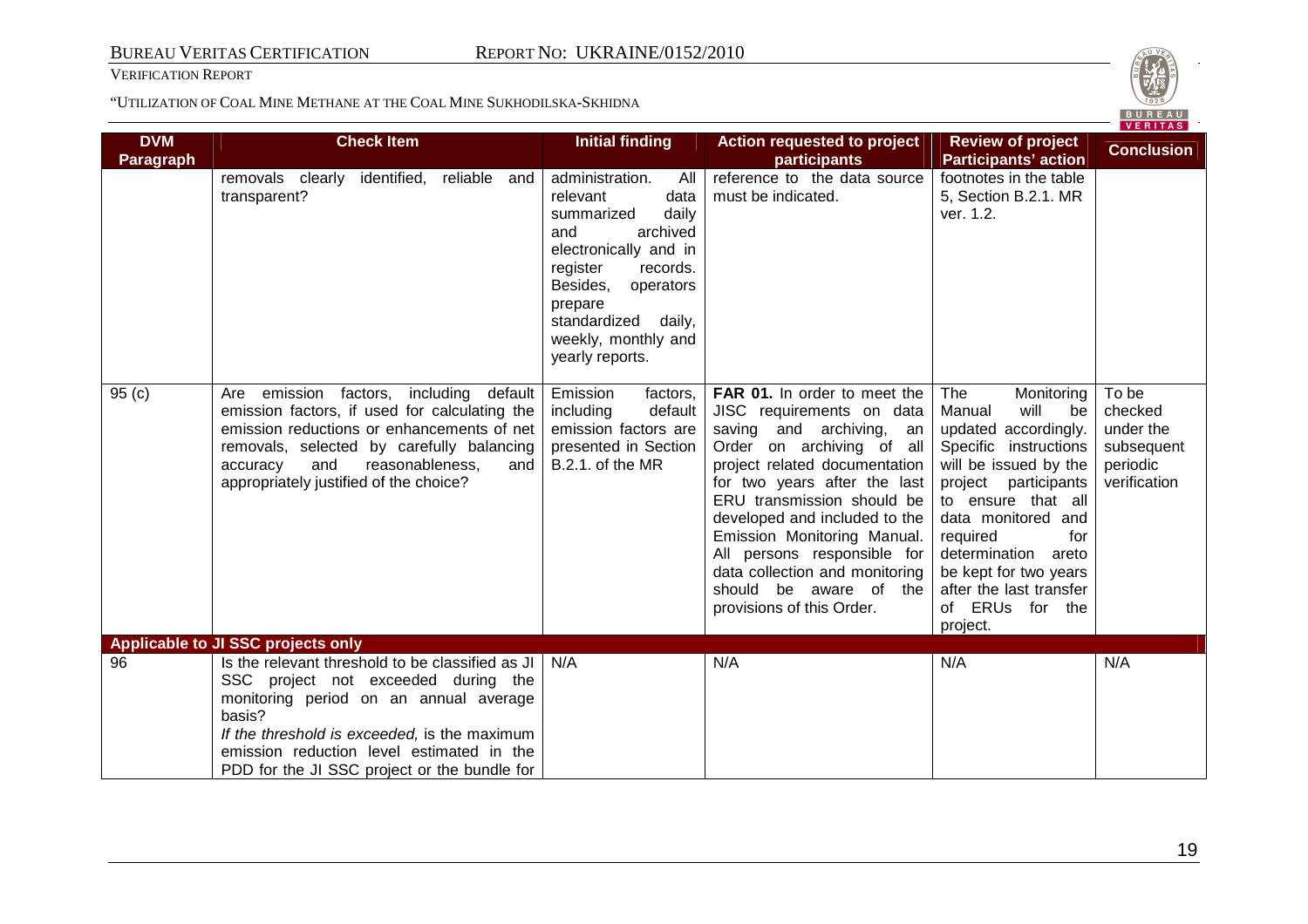VERIFICATION REPORT



|                                  |                                                                              |                               |                                                    |                                                         | VERITAS           |
|----------------------------------|------------------------------------------------------------------------------|-------------------------------|----------------------------------------------------|---------------------------------------------------------|-------------------|
| <b>DVM</b><br><b>Paragraph</b>   | <b>Check Item</b>                                                            | <b>Initial finding</b>        | <b>Action requested to project</b><br>participants | <b>Review of project</b><br><b>Participants' action</b> | <b>Conclusion</b> |
|                                  | the monitoring period determined?                                            |                               |                                                    |                                                         |                   |
|                                  | Applicable to bundled JI SSC projects only                                   |                               |                                                    |                                                         |                   |
| 97(a)                            | Has the composition of the bundle not                                        | N/A                           | N/A                                                | N/A                                                     | N/A               |
|                                  | changed from that is stated in F-JI-<br>SSCBUNDLE?                           |                               |                                                    |                                                         |                   |
| 97(b)                            | If the determination was conducted on the                                    | N/A                           | N/A                                                | N/A                                                     | N/A               |
|                                  | basis of an overall monitoring plan, have the                                |                               |                                                    |                                                         |                   |
|                                  | project participants submitted a common<br>monitoring report?                |                               |                                                    |                                                         |                   |
| 98                               | If the monitoring is based on a monitoring                                   | N/A                           | N/A                                                | N/A                                                     | N/A               |
|                                  | plan that provides for overlapping monitoring<br>periods,                    |                               |                                                    |                                                         |                   |
|                                  | Are the monitoring periods per component of                                  |                               |                                                    |                                                         |                   |
|                                  | the project clearly specified in the monitoring                              |                               |                                                    |                                                         |                   |
|                                  | report?                                                                      |                               |                                                    |                                                         |                   |
|                                  | Do the monitoring periods not overlap with                                   |                               |                                                    |                                                         |                   |
|                                  | those for which verifications were already                                   |                               |                                                    |                                                         |                   |
|                                  | deemed final in the past?                                                    |                               |                                                    |                                                         |                   |
|                                  | <b>Revision of monitoring plan</b>                                           |                               |                                                    |                                                         |                   |
|                                  | Applicable only if monitoring plan is revised by project participant         |                               |                                                    |                                                         |                   |
| 99(a)                            | Did the project participants provide an $N/A$                                |                               | N/A                                                | N/A                                                     | N/A               |
|                                  | appropriate justification for the proposed                                   |                               |                                                    |                                                         |                   |
|                                  | revision?                                                                    |                               |                                                    |                                                         |                   |
| 99(b)                            | Does the proposed revision improve the                                       | N/A                           | N/A                                                | N/A                                                     | N/A               |
|                                  | accuracy and/or applicability of information                                 |                               |                                                    |                                                         |                   |
|                                  | collected compared to the original monitoring                                |                               |                                                    |                                                         |                   |
|                                  | plan without changing conformity with the                                    |                               |                                                    |                                                         |                   |
|                                  | relevant rules and regulations for the<br>establishment of monitoring plans? |                               |                                                    |                                                         |                   |
|                                  |                                                                              |                               |                                                    |                                                         |                   |
| <b>Data management</b><br>101(a) | Is the implementation of data collection                                     | All data necessary            |                                                    |                                                         | To be             |
|                                  | procedures in accordance with the monitoring                                 | the<br>CO <sub>2</sub><br>for |                                                    |                                                         | checked           |
|                                  | plan, including the quality control and quality                              | emission reductions           |                                                    |                                                         | under the         |
|                                  | assurance procedures?                                                        | calculation<br>is             |                                                    |                                                         | subsequent        |
|                                  |                                                                              |                               |                                                    |                                                         |                   |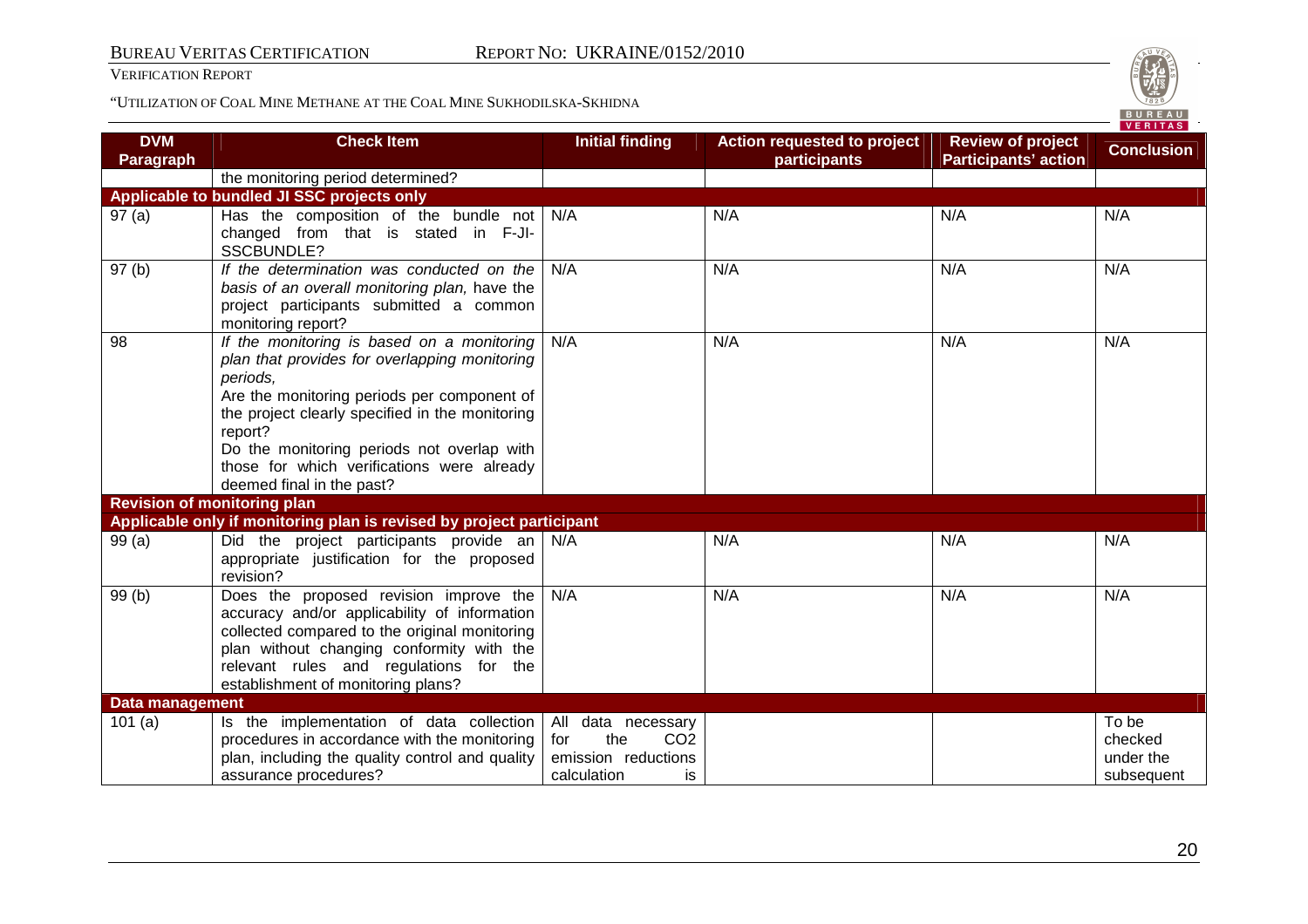

|                                |                   |                                                                                                                                                                                                                                                                                                                                                                        |                                                                                                                                                 |                                                                          | <u>VERITAS</u>           |
|--------------------------------|-------------------|------------------------------------------------------------------------------------------------------------------------------------------------------------------------------------------------------------------------------------------------------------------------------------------------------------------------------------------------------------------------|-------------------------------------------------------------------------------------------------------------------------------------------------|--------------------------------------------------------------------------|--------------------------|
| <b>DVM</b><br><b>Paragraph</b> | <b>Check Item</b> | <b>Initial finding</b>                                                                                                                                                                                                                                                                                                                                                 | <b>Action requested to project</b><br>participants                                                                                              | <b>Review of project</b><br><b>Participants' action</b>                  | <b>Conclusion</b>        |
|                                |                   | The<br>collected.<br>scheme of data flow<br>and a description of<br>reporting procedures<br>introduced<br>in.<br>Manual<br>Monitoring<br>from 07/06/2010.                                                                                                                                                                                                              |                                                                                                                                                 |                                                                          | periodic<br>verification |
|                                |                   | Results of operator<br>training<br>were<br>presented to the<br>verification<br>team<br>during the site visit.                                                                                                                                                                                                                                                          | Training logbook and   FAR 02. The training plans<br>and procedures should be<br>described<br>Monitoring<br>in<br>Manual.                       | Monitoring<br>The<br>will<br>Manual<br>be<br>updated accordingly.        |                          |
|                                |                   | each person in the<br><b>GHG</b><br>data<br>management<br>process are clearly<br>defined<br>in<br>the<br>monitoring<br>report,<br>Monitoring<br>Manual<br>and<br>are<br>implemented on-site.<br>Introduction<br>0f<br>computerized control<br>system allows for<br>on-line<br>efficient<br>monitoring<br>and<br>periodical review of<br>the data collection<br>process | Position and roles of   FAR 03. Job descriptions and<br>working instructions for data<br>collection should be part of<br>the monitoring manual. | Monitoring<br><b>The</b><br>will<br>Manual<br>be<br>updated accordingly. |                          |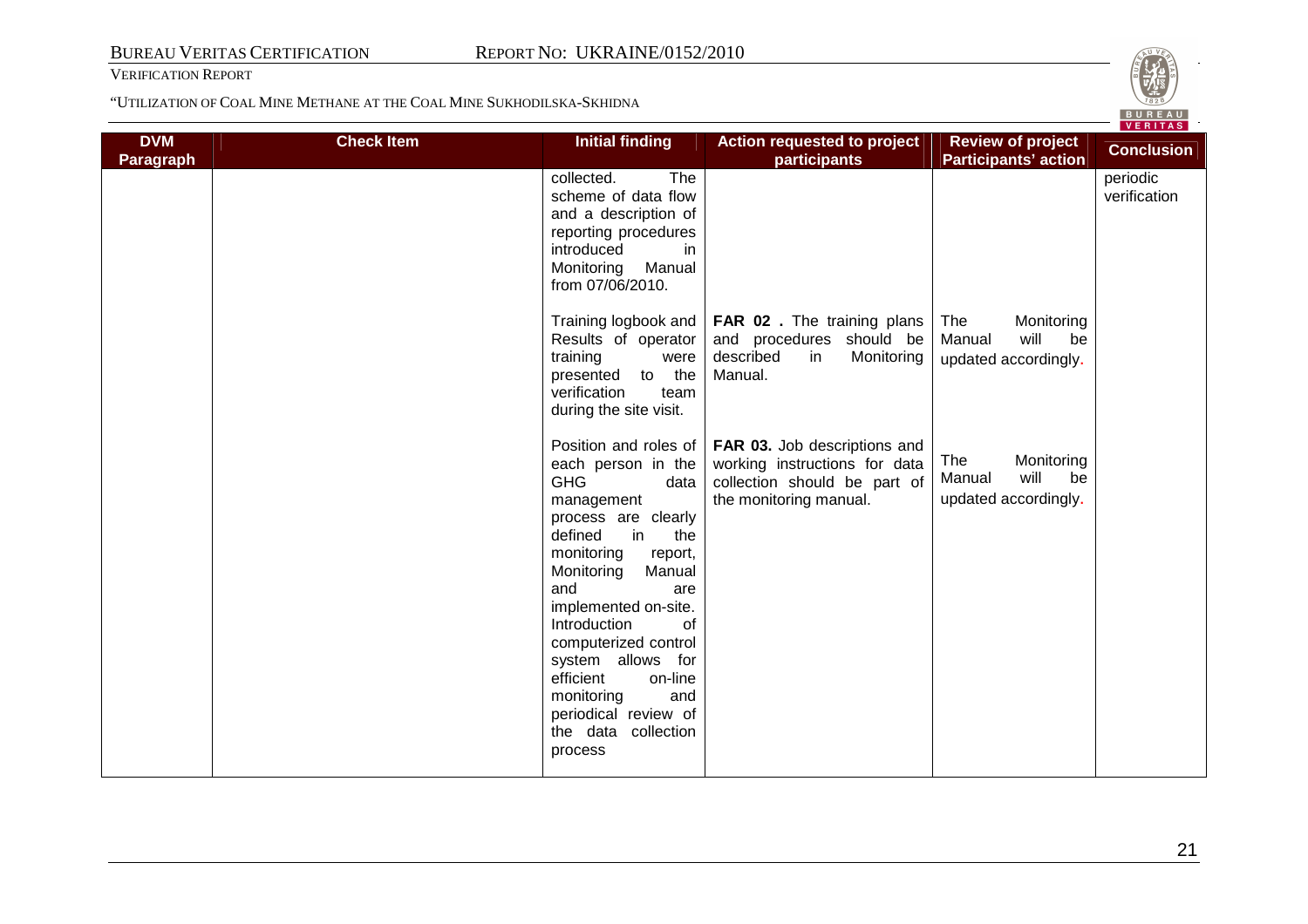VERIFICATION REPORT



|                                |                                                                                                |                                                                                                                                                            |                                                                                                                                                                              |                                                                                                                                                                                                                                                                                                                                                                                                                                                                                                                                                                                                                         | <u>VENIIAS</u>                                                          |
|--------------------------------|------------------------------------------------------------------------------------------------|------------------------------------------------------------------------------------------------------------------------------------------------------------|------------------------------------------------------------------------------------------------------------------------------------------------------------------------------|-------------------------------------------------------------------------------------------------------------------------------------------------------------------------------------------------------------------------------------------------------------------------------------------------------------------------------------------------------------------------------------------------------------------------------------------------------------------------------------------------------------------------------------------------------------------------------------------------------------------------|-------------------------------------------------------------------------|
| <b>DVM</b><br><b>Paragraph</b> | <b>Check Item</b>                                                                              | <b>Initial finding</b>                                                                                                                                     | <b>Action requested to project</b><br>participants                                                                                                                           | <b>Review of project</b><br><b>Participants' action</b>                                                                                                                                                                                                                                                                                                                                                                                                                                                                                                                                                                 | <b>Conclusion</b>                                                       |
| 101(b)                         | Is the function of the monitoring equipment,<br>including its calibration status, is in order? | Calibration<br>is<br>conducted by State<br>Center of Metrology<br>and Standardization.<br>The documents that<br>confirmed calibration<br>were provided for | FAR 04. In monitoring manual<br>a specific frequency of cross-<br>checking<br>and the<br>staff<br>responsible for this must be<br>provided.                                  | The<br>Monitoring<br>Manual<br>will<br>be<br>updated accordingly.                                                                                                                                                                                                                                                                                                                                                                                                                                                                                                                                                       | To be<br>checked<br>under the<br>subsequent<br>periodic<br>verification |
|                                |                                                                                                | the verification team.                                                                                                                                     | <b>CL</b><br>02.<br>Please,<br>provide<br>information whether there are<br>any procedures which will be<br>applicable if there is no<br>access to relevant external<br>data? | Following information<br>has been added to<br>the section B.3. of<br>the MR ver. 1.2. "All<br>relevant<br>external<br>data are fixed ex-<br>and<br>ante<br>are<br>available<br>in<br>this<br>monitoring<br>report.<br>References to the<br>sources of these<br>data are provided.<br>of<br>the<br>Sources<br>data<br>external<br>are<br>mostly reports and<br>guidelines published<br>by<br>the<br>Intergovernmental<br>Panel on Climate<br>Change (IPCC) and<br>which are available<br>on the website of<br>IPCC www.ipcc.ch.<br>Some data that were<br>developed<br>and<br>published under the<br>United<br>Framework | OK                                                                      |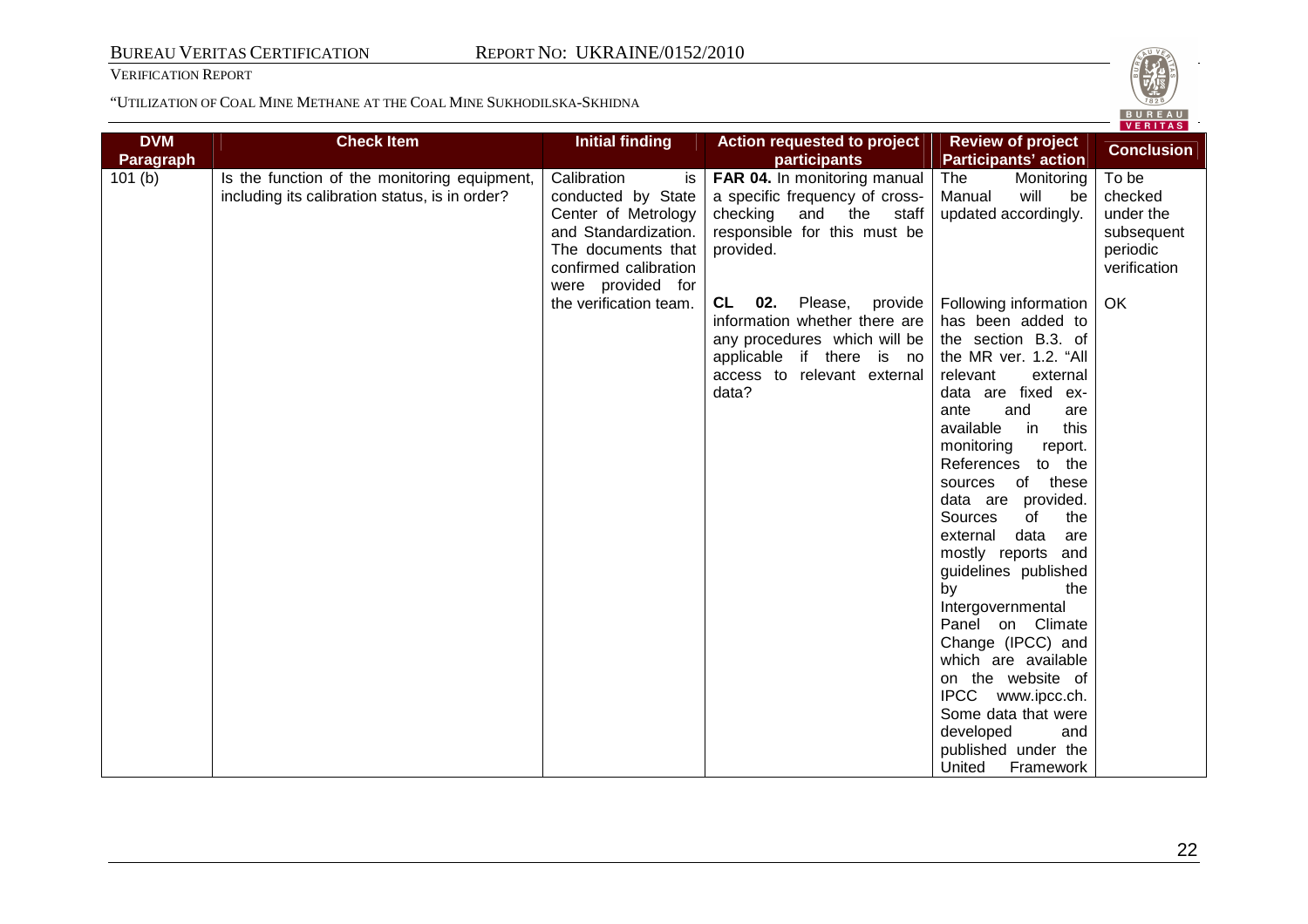VERIFICATION REPORT



| <b>DVM</b>       | <b>Check Item</b> | <b>Initial finding</b>                                                                                         | Action requested to project                                                                                                   | <b>Review of project</b>                                                                                                                                                                                                                                                                                                                                                                                                                                                                   | <u>VERIIAS</u>    |
|------------------|-------------------|----------------------------------------------------------------------------------------------------------------|-------------------------------------------------------------------------------------------------------------------------------|--------------------------------------------------------------------------------------------------------------------------------------------------------------------------------------------------------------------------------------------------------------------------------------------------------------------------------------------------------------------------------------------------------------------------------------------------------------------------------------------|-------------------|
|                  |                   |                                                                                                                | participants                                                                                                                  | <b>Participants' action</b>                                                                                                                                                                                                                                                                                                                                                                                                                                                                | <b>Conclusion</b> |
| <b>Paragraph</b> |                   |                                                                                                                |                                                                                                                               | Convention<br><b>on</b><br>Climate<br>Change<br>(UNFCCC) are also<br>used. These data are<br>also referenced and<br>available from<br>the<br>website<br>of<br>the<br><b>UNFCCC</b><br>www.unfccc.int.<br>These websites are<br>generally accessible<br>worldwide 24 hours<br>per day, 7 days a<br>week. In case these<br>data<br>are<br>not<br>available from<br>the<br>websites directly due<br>to downtime or other<br>malfunctions<br>that<br>prevent access to<br>relevant<br>external |                   |
|                  |                   | It is stated in PDD<br>4.9<br>version<br>that<br>environmental<br>performance of the                           | CL 03. Please clarify were<br>there any analysis as for the<br>project's impacts on air, water<br>resources, waste treatment, | data values provided<br>this monitoring<br>in<br>report shall be used."<br>The analysis of the<br>impacts<br>on<br>environment<br>has<br>been performed by                                                                                                                                                                                                                                                                                                                                 |                   |
|                  |                   | will<br>project<br>be<br>in<br>the<br>monitored<br>$\alpha$<br>framework<br>procedures<br>existing<br>at Mine. | noise impact on<br>labour<br>conditions performed?                                                                            | the local developer<br>MPP "Firma Priroda"<br>which is a licensed<br>EIA<br>company for<br>preparation –<br>see                                                                                                                                                                                                                                                                                                                                                                            |                   |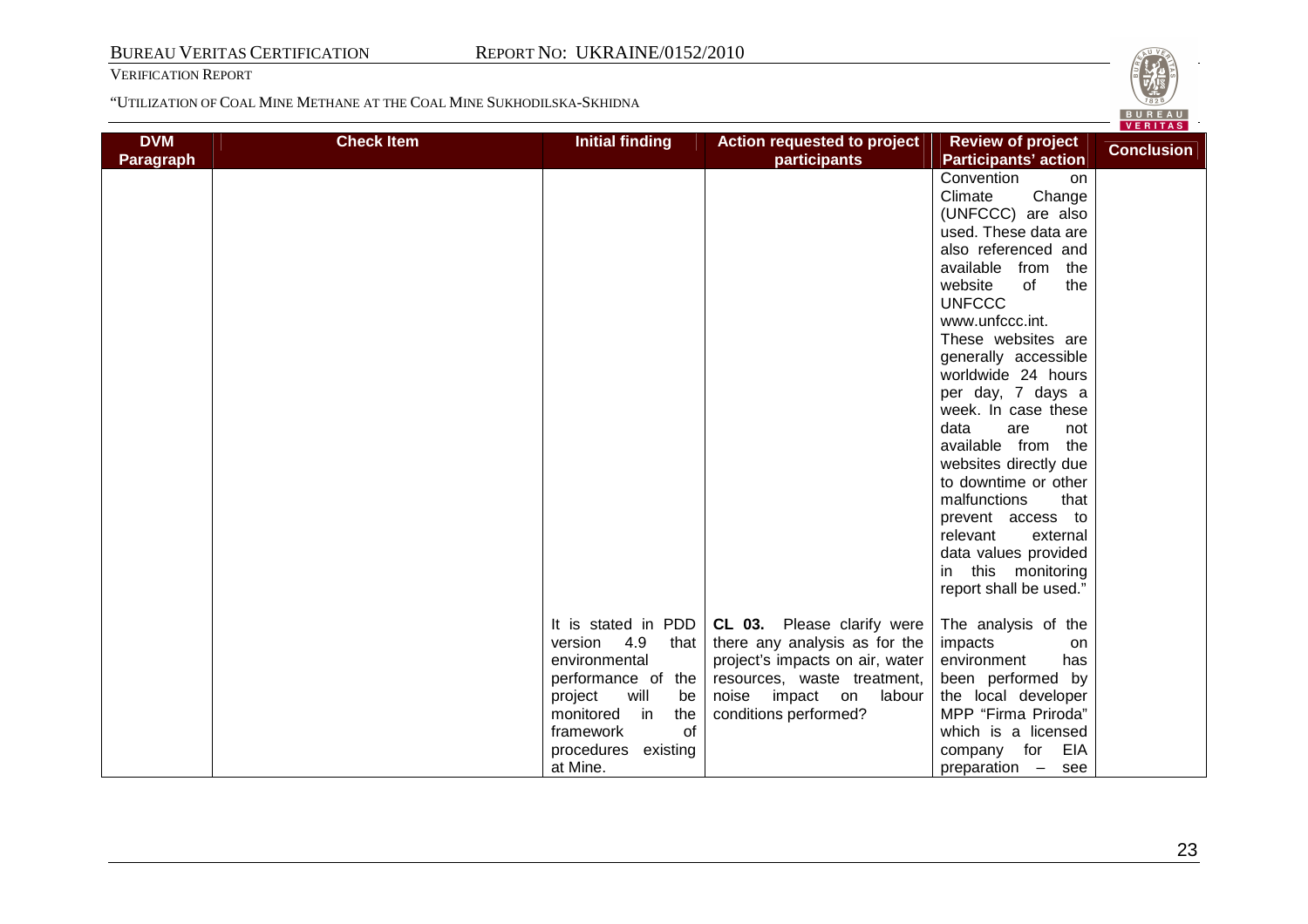VERIFICATION REPORT



| <b>DVM</b>       | <b>Check Item</b><br><b>Initial finding</b> | Action requested to project | <b>Review of project</b>                    | VERIIAS           |
|------------------|---------------------------------------------|-----------------------------|---------------------------------------------|-------------------|
| <b>Paragraph</b> |                                             | participants                | <b>Participants' action</b>                 | <b>Conclusion</b> |
|                  |                                             |                             | supporting document                         |                   |
|                  |                                             |                             | SD54.<br>(SD54                              |                   |
|                  |                                             |                             | contains copy of the                        |                   |
|                  |                                             |                             | for MPP<br>license                          |                   |
|                  |                                             |                             | "Firma Priroda" to                          |                   |
|                  |                                             |                             | EIA and<br>perform                          |                   |
|                  |                                             |                             | conduct<br>laboratory                       |                   |
|                  |                                             |                             | measurements). This                         |                   |
|                  |                                             |                             | EIA has not been                            |                   |
|                  |                                             |                             | formally<br>approved                        |                   |
|                  |                                             |                             | but thekey findings of                      |                   |
|                  |                                             |                             | the study have been                         |                   |
|                  |                                             |                             | added to the MR ver.                        |                   |
|                  |                                             |                             | 1.2<br>Section                              |                   |
|                  |                                             |                             | <b>B.2.6</b> "The                           |                   |
|                  |                                             |                             | environmental                               |                   |
|                  |                                             |                             | the<br>impacts<br>of                        |                   |
|                  |                                             |                             | project have<br>been                        |                   |
|                  |                                             |                             | considered in the                           |                   |
|                  |                                             |                             | EIA study performed                         |                   |
|                  |                                             |                             | by<br>the<br>local                          |                   |
|                  |                                             |                             | <b>MPP</b><br>developer                     |                   |
|                  |                                             |                             | «Firma Priroda». The                        |                   |
|                  |                                             |                             | key<br>findings<br>are<br>summarized below: |                   |
|                  |                                             |                             |                                             |                   |
|                  |                                             |                             | 1)<br>Impact<br>on<br>the<br>air            |                   |
|                  |                                             |                             | is                                          |                   |
|                  |                                             |                             | insignificantly<br>Small<br>negative.       |                   |
|                  |                                             |                             | CO,<br>$\circ$ of<br>amounts                |                   |
|                  |                                             |                             | NO2, N2O, CO2,                              |                   |
|                  |                                             |                             | CH <sub>4</sub><br>are<br>emitted           |                   |
|                  |                                             |                             | the<br>through                              |                   |
|                  |                                             |                             | chimneys. Possibility                       |                   |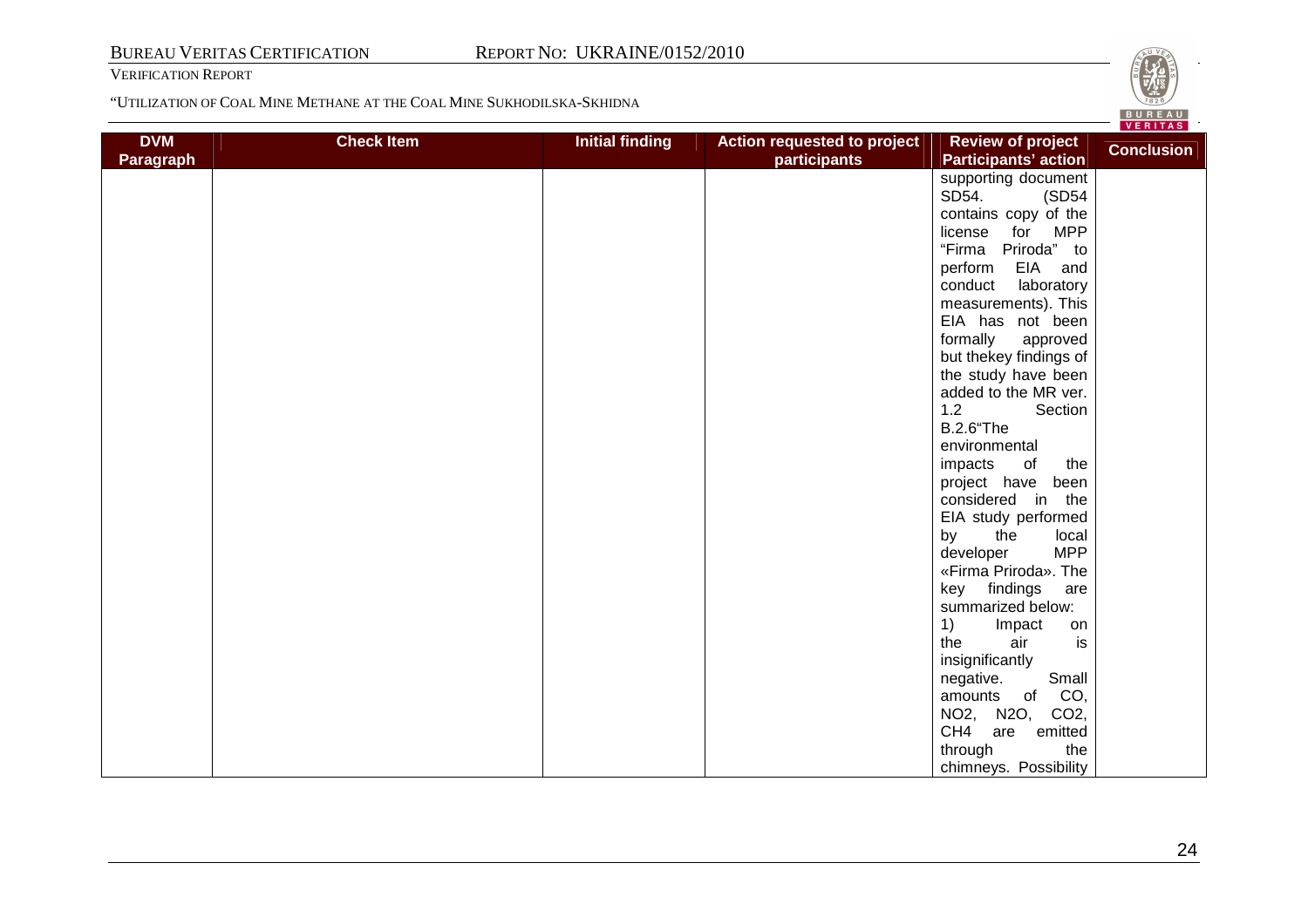VERIFICATION REPORT



| <b>DVM</b>       | <b>Check Item</b> | <b>Initial finding</b> | Action requested to project | <b>Review of project</b>    | VERIIAS<br><b>Conclusion</b> |
|------------------|-------------------|------------------------|-----------------------------|-----------------------------|------------------------------|
| <b>Paragraph</b> |                   |                        | participants                | <b>Participants' action</b> |                              |
|                  |                   |                        |                             | of<br>emergency             |                              |
|                  |                   |                        |                             | emissions that will be      |                              |
|                  |                   |                        |                             | higher<br>than              |                              |
|                  |                   |                        |                             | maximum allowable           |                              |
|                  |                   |                        |                             | concentration (MAC)         |                              |
|                  |                   |                        |                             | insignificant.<br>is        |                              |
|                  |                   |                        |                             | Analysis<br>of<br>the       |                              |
|                  |                   |                        |                             | computer emissions          |                              |
|                  |                   |                        |                             | dispersion<br>model         |                              |
|                  |                   |                        |                             | shows that the MAC          |                              |
|                  |                   |                        |                             | will not be exceeded        |                              |
|                  |                   |                        |                             | within the safety           |                              |
|                  |                   |                        |                             | zone of the new             |                              |
|                  |                   |                        |                             | installation and also       |                              |
|                  |                   |                        |                             | beyond this zone.           |                              |
|                  |                   |                        |                             | The impact on air will      |                              |
|                  |                   |                        |                             | be less severe than         |                              |
|                  |                   |                        |                             | in the case of the          |                              |
|                  |                   |                        |                             | boiler house running        |                              |
|                  |                   |                        |                             | on coal.                    |                              |
|                  |                   |                        |                             | 2)<br>Impact<br>on          |                              |
|                  |                   |                        |                             | soil<br>land<br>and         |                              |
|                  |                   |                        |                             | <b>No</b><br>resources.     |                              |
|                  |                   |                        |                             | negative impact is          |                              |
|                  |                   |                        |                             | expected on land            |                              |
|                  |                   |                        |                             | and soil. Minimum           |                              |
|                  |                   |                        |                             | impact on soil during       |                              |
|                  |                   |                        |                             | construction will be        |                              |
|                  |                   |                        |                             | reversed after the          |                              |
|                  |                   |                        |                             | construction<br>has         |                              |
|                  |                   |                        |                             | been finished.              |                              |
|                  |                   |                        |                             | 3)<br>Impact<br>on          |                              |
|                  |                   |                        |                             | flora<br>microclimate,      |                              |
|                  |                   |                        |                             | No<br>and<br>fauna.         |                              |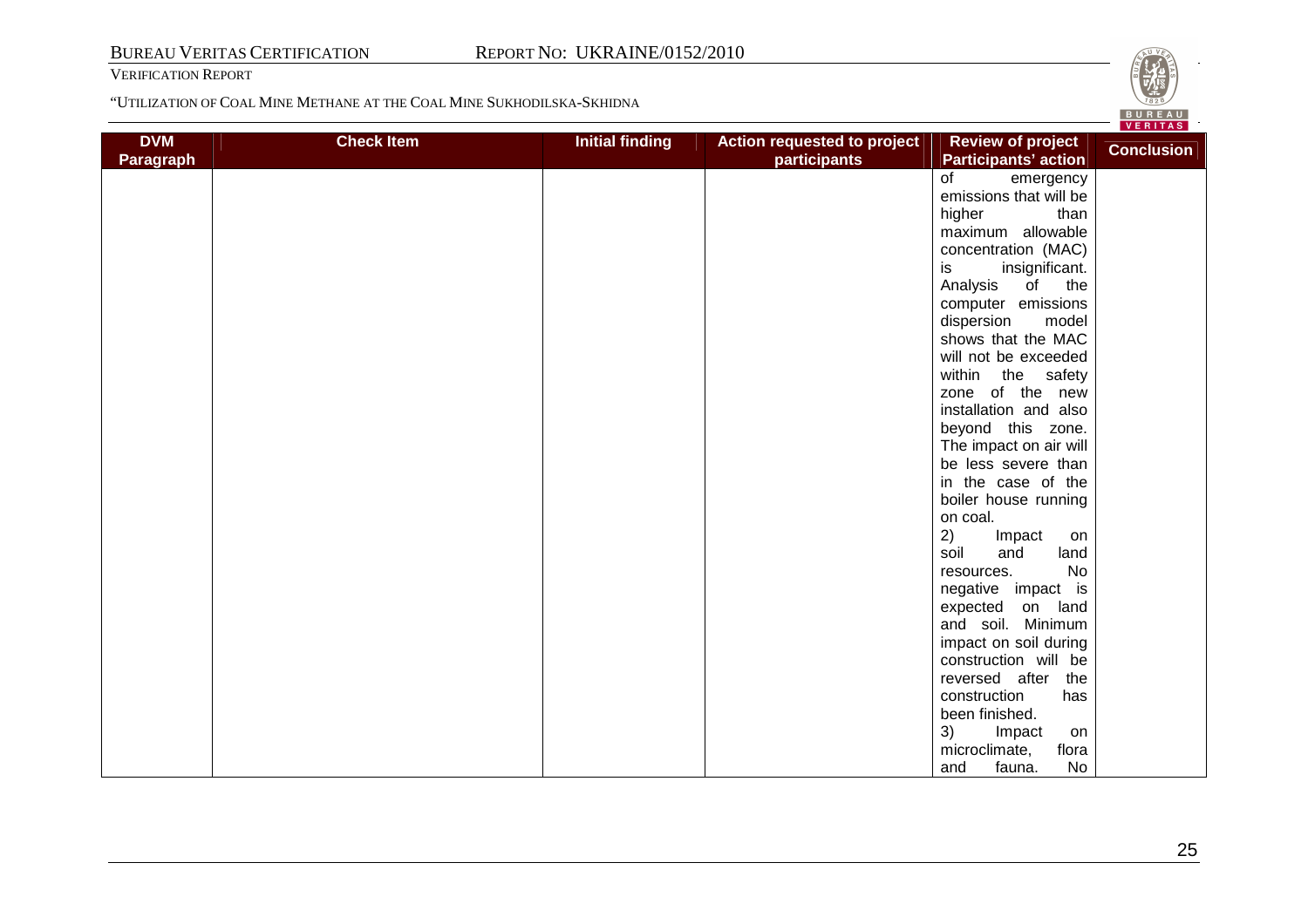VERIFICATION REPORT

**DVM Paragraph** 

"UTILIZATION OF COAL MINE METHANE AT THE COAL MINE SUKHODILSKA-SKHIDNA



**CL 04.** Please provide information on monitoring

 house on gaseous fuel and not on coal, improved safety and

Periodic monitoring of emission levels

decreased consumption." coal

**OK**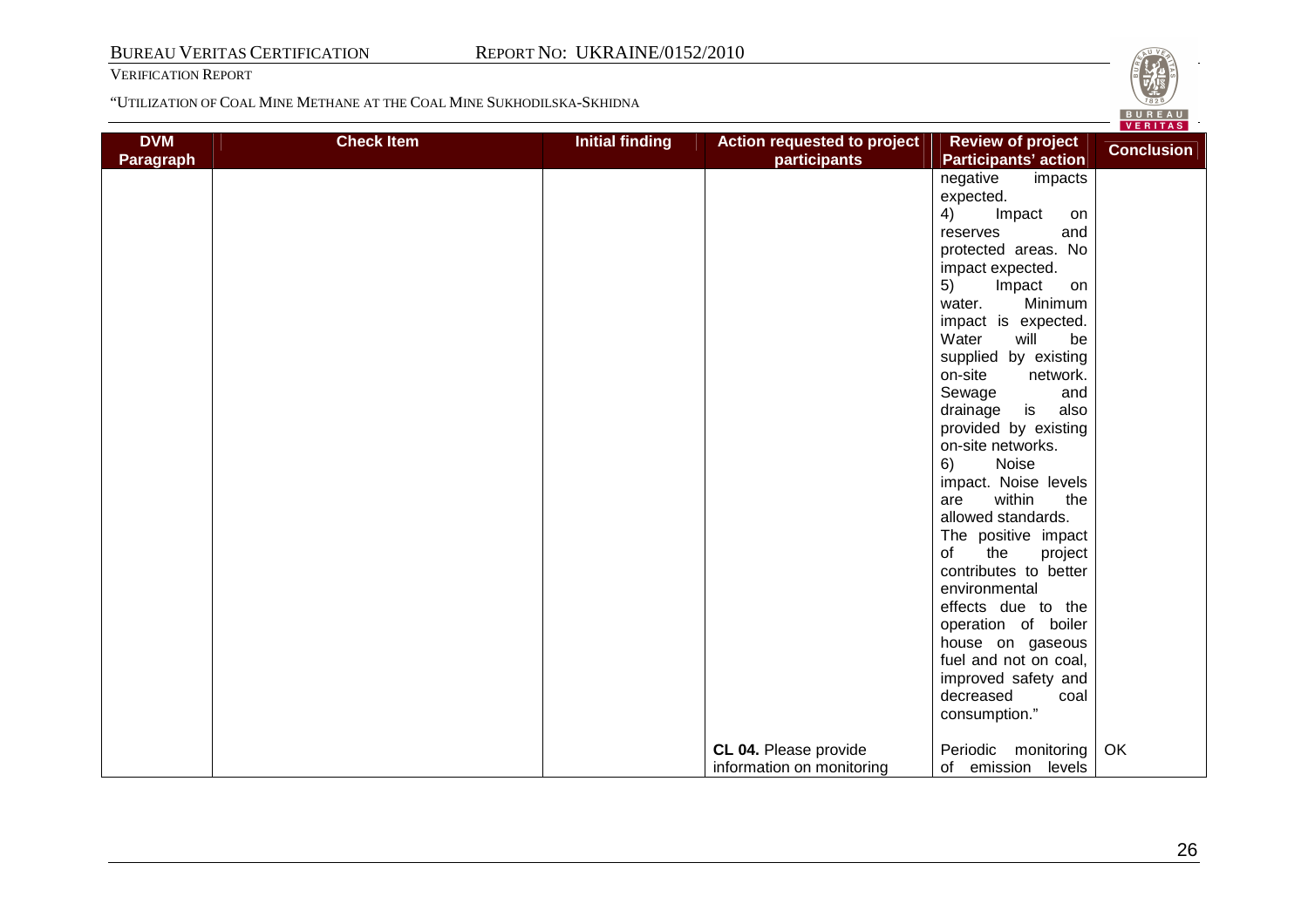VERIFICATION REPORT

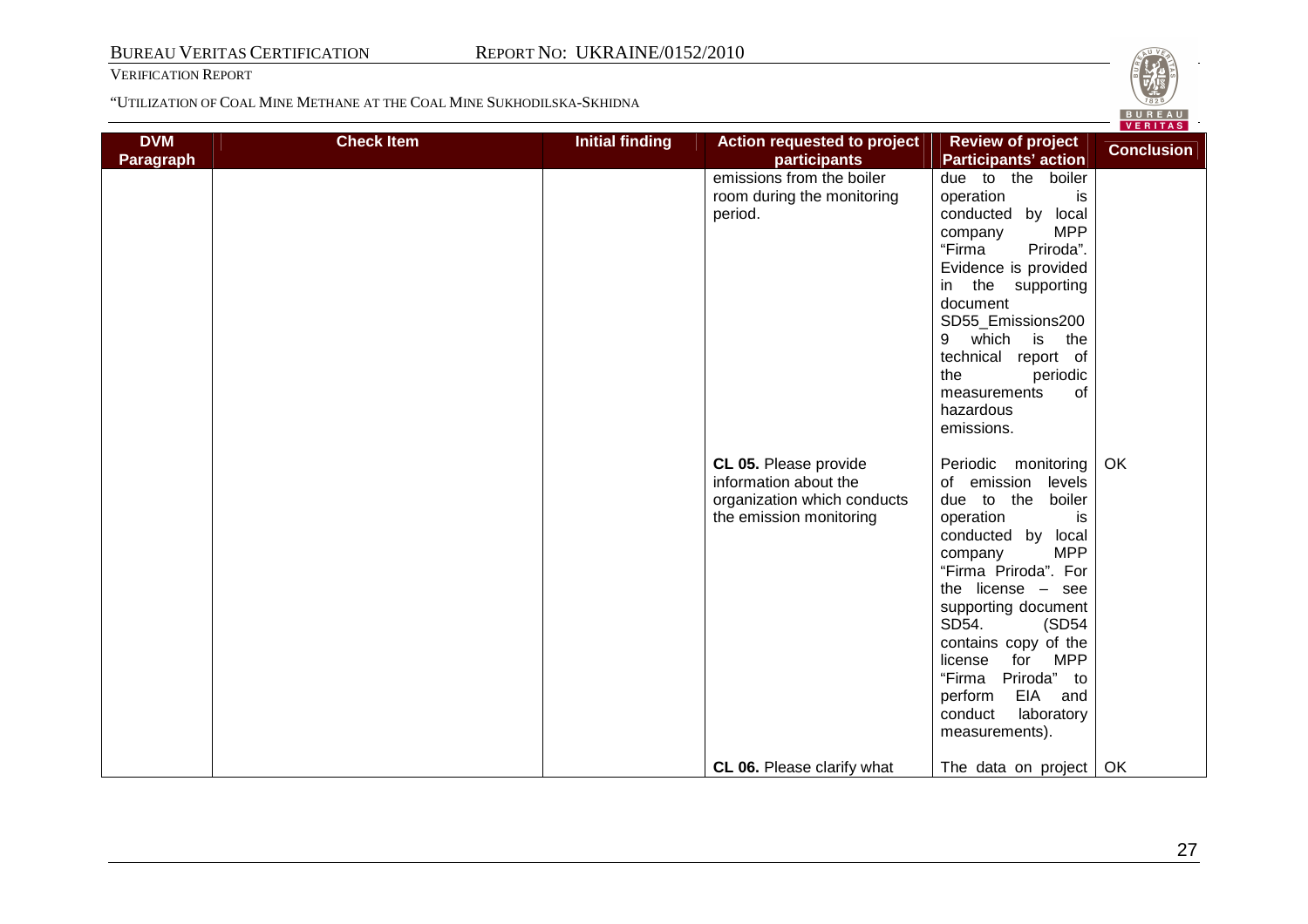VERIFICATION REPORT



| <b>DVM</b><br><b>Paragraph</b> | <b>Check Item</b>                                                                                          | <b>Initial finding</b>                                                                                                                                                                                                                                        | <b>Action requested to project</b><br>participants                                       | <b>Review of project</b><br><b>Participants' action</b>                                                                                                                                                                                                                                                                                                                            | <b>Conclusion</b> |
|--------------------------------|------------------------------------------------------------------------------------------------------------|---------------------------------------------------------------------------------------------------------------------------------------------------------------------------------------------------------------------------------------------------------------|------------------------------------------------------------------------------------------|------------------------------------------------------------------------------------------------------------------------------------------------------------------------------------------------------------------------------------------------------------------------------------------------------------------------------------------------------------------------------------|-------------------|
|                                |                                                                                                            |                                                                                                                                                                                                                                                               | quality assurance procedures<br>are applied for data on project<br>environmental impact? | environmental<br>impact are assessed<br>by the<br>licensed<br>See<br>subcontractor.<br>supporting document<br>SD54.<br>(SD54<br>contains copy of the<br>for MPP<br>license<br>"Firma Priroda" to<br>EIA and<br>perform<br>conduct<br>laboratory<br>measurements). The<br>results of the EIA will<br>be submitted to the<br>relevant authorities<br>of Ukraine for the<br>approval. |                   |
| 101 (c)                        | Are the evidence and records used for the<br>monitoring<br>maintained in a traceable<br>manner?            | Data collection are<br>clearly defined in the<br>monitoring<br>report,<br>Manual<br>Monitoring<br>and<br>are<br>implemented on-site.                                                                                                                          |                                                                                          |                                                                                                                                                                                                                                                                                                                                                                                    | $\overline{OK}$   |
| $101$ (d)                      | Is the data collection and management<br>system for the project in accordance with the<br>monitoring plan? | All data necessary<br>the<br>CO <sub>2</sub><br>for<br>emission reductions<br>calculation<br>is.<br>collected.<br>The<br>scheme of data flow<br>and a description of<br>the<br>management<br>system is introduced<br>in Monitoring Manual<br>from 07/06/2010. |                                                                                          |                                                                                                                                                                                                                                                                                                                                                                                    | OK                |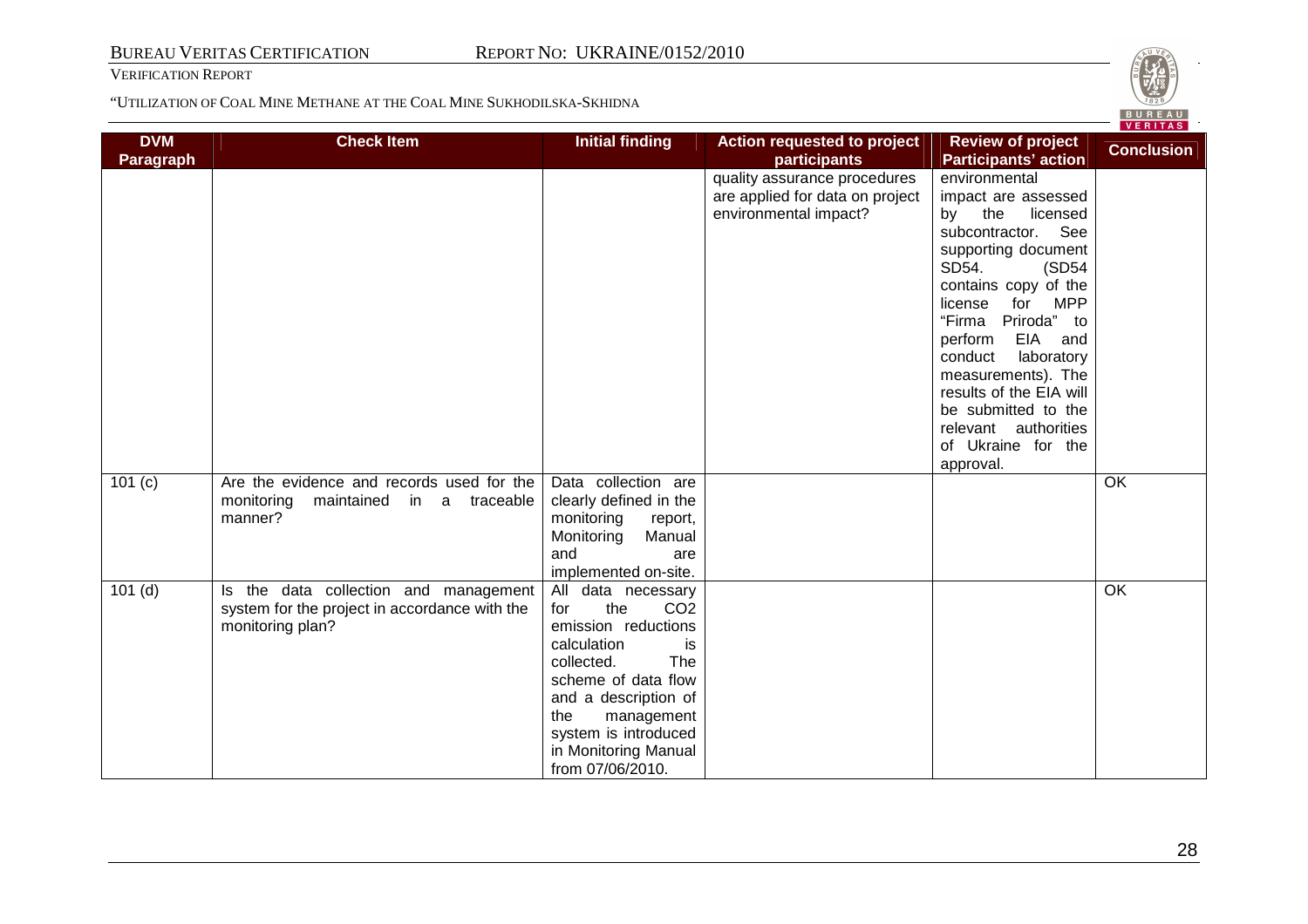VERIFICATION REPORT

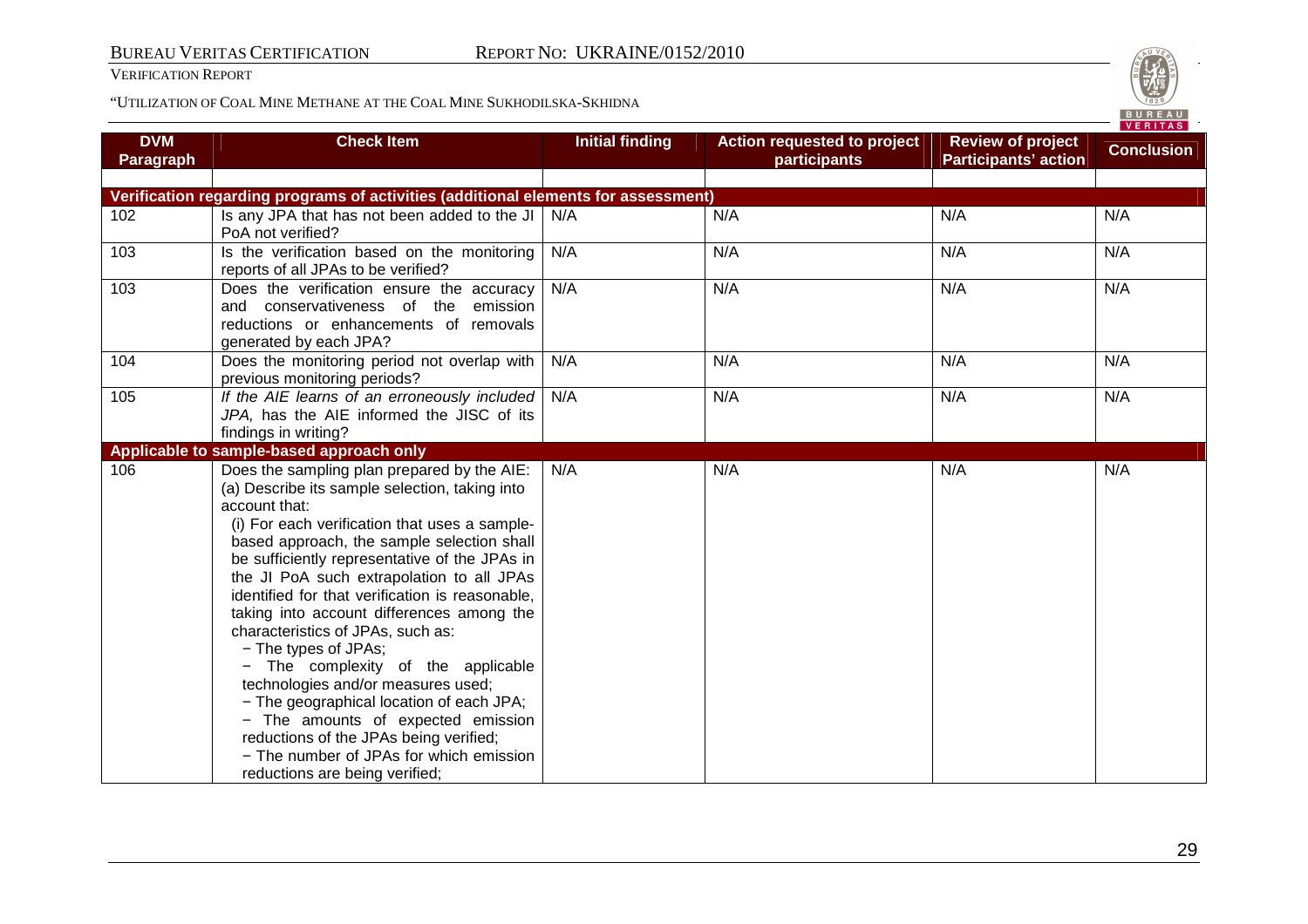VERIFICATION REPORT



|                         |                                                                                                                                                                                                                                                                                                                                                                              |                        |                                                    |                                                         | VERITAS           |
|-------------------------|------------------------------------------------------------------------------------------------------------------------------------------------------------------------------------------------------------------------------------------------------------------------------------------------------------------------------------------------------------------------------|------------------------|----------------------------------------------------|---------------------------------------------------------|-------------------|
| <b>DVM</b><br>Paragraph | <b>Check Item</b>                                                                                                                                                                                                                                                                                                                                                            | <b>Initial finding</b> | <b>Action requested to project</b><br>participants | <b>Review of project</b><br><b>Participants' action</b> | <b>Conclusion</b> |
|                         | - The length of monitoring periods of the<br>JPAs being verified; and<br>The samples selected for prior<br>verifications, if any?                                                                                                                                                                                                                                            |                        |                                                    |                                                         |                   |
| 107                     | Is the sampling plan ready for publication<br>through the secretariat along with the<br>verification<br>report<br>and<br>supporting<br>documentation?                                                                                                                                                                                                                        | N/A                    | N/A                                                | N/A                                                     | N/A               |
| 108                     | Has the AIE made site inspections of at least<br>the square root of the number of total JPAs,<br>rounded to the upper whole number? If the<br>AIE makes no site inspections or fewer site<br>inspections than the square root of the<br>number of total JPAs, rounded to the upper<br>whole number, then does the AIE provide a<br>reasonable explanation and justification? | N/A                    | N/A                                                | N/A                                                     | N/A               |
| 109                     | Is the sampling plan available for submission  <br>to the secretariat for the JISC.s ex ante<br>assessment? (Optional)                                                                                                                                                                                                                                                       | N/A                    | N/A                                                | N/A                                                     | N/A               |
| 110                     | If the AIE learns of a fraudulently included<br>JPA, a fraudulently monitored JPA or an<br>inflated number of emission reductions<br>claimed in a JI PoA, has the AIE informed the<br>JISC of the fraud in writing?                                                                                                                                                          | N/A                    | N/A                                                | N/A                                                     | N/A               |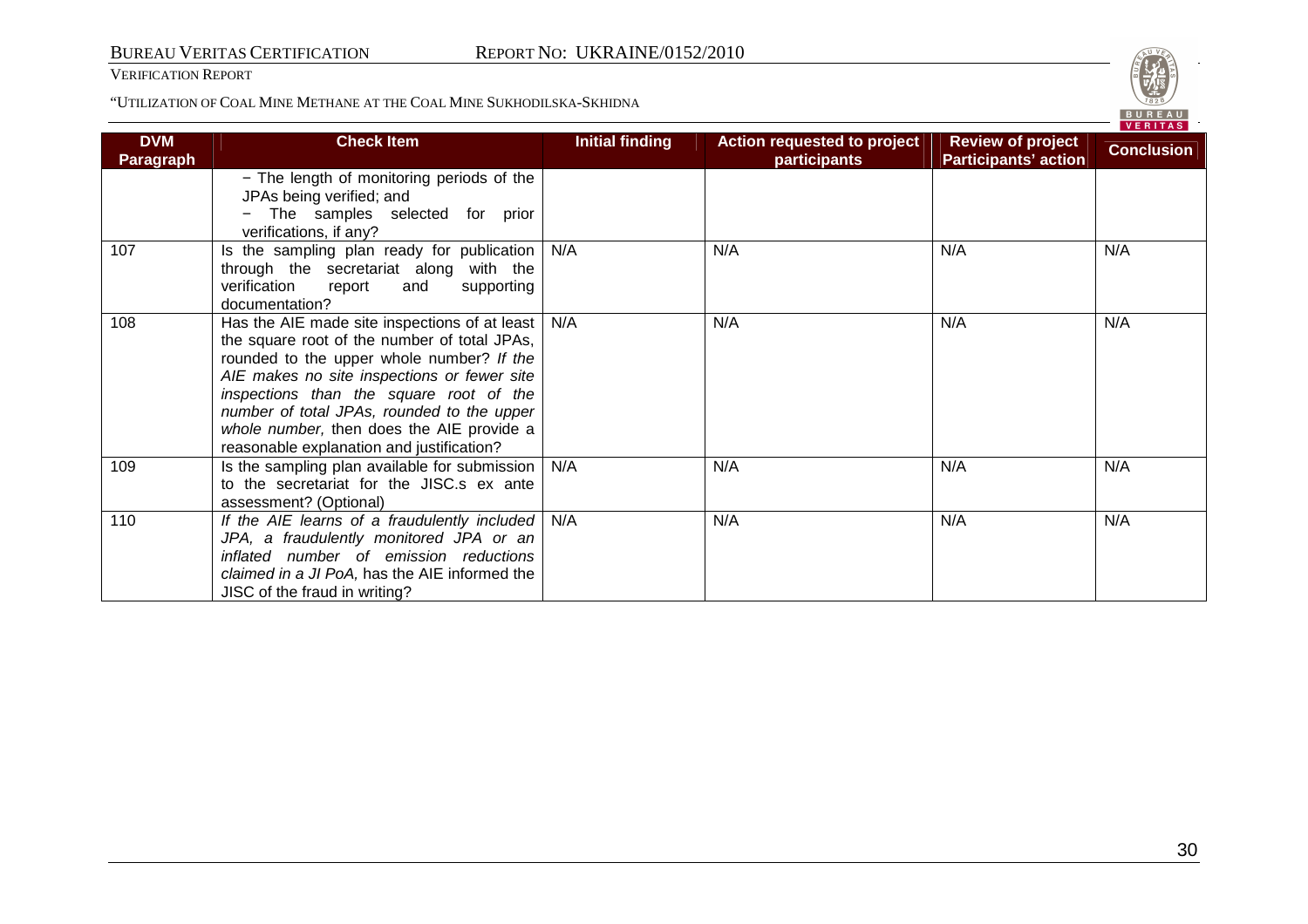"UTILIZATION OF COAL MINE METHANE AT THE COAL MINE SUKHODILSKA-SKHIDNA



Appendix B: Verifiers CV's

### **Work carried out by:**

### **Igor Antipko (Mining Electro-Mechanics)**

Team Leader, Bureau Veritas Ukraine Technical Specialist, Climate Change Verifier

Graduated from Stahanov College of Mines, specialist in Mining Electro-Mechanics (Automation processes of production of minerals, development of the circuits of electrosupply of mines, management of chisel and explosive works in mines). Completed full course of the Labour protection and Safety, was employed at the position of the Mine mechanic on repair of the equipment, Mine underground electromechanic (service and repair of mechanisms and equipment, lines of transportation of the electric power in mine of extraction stone coal, service and repair of gas analyzer of methane, monitoring and repair mine of air control devices).

### **Topchiy Rostislav, Ecology Specialist**

### Team Member, Climate Change Verifier

Bureau Veritas Ukraine Health, Safety and Environment Department, Project Manager.

Has received extensive training in the CDM and JI validation (determination) processes. He has an academic background in chemical and ecological engineering. He is also auditor for ISO 9000, ISO 14000 and OHSAS 18001.

### **Svitlana Gariyenchyk, Ecology Specialist**

Team Member, Climate Change Verifier Bureau Veritas Ukraine Health, Safety and Environment Department, Project Manager.

She has 8 year working experience as a Project Manager, Head of Investment, Environmental Programs and Training Department in the company operating in the sphere of ecological audit, management and certification. She is experienced in European Union programs as an environmental protection expert.